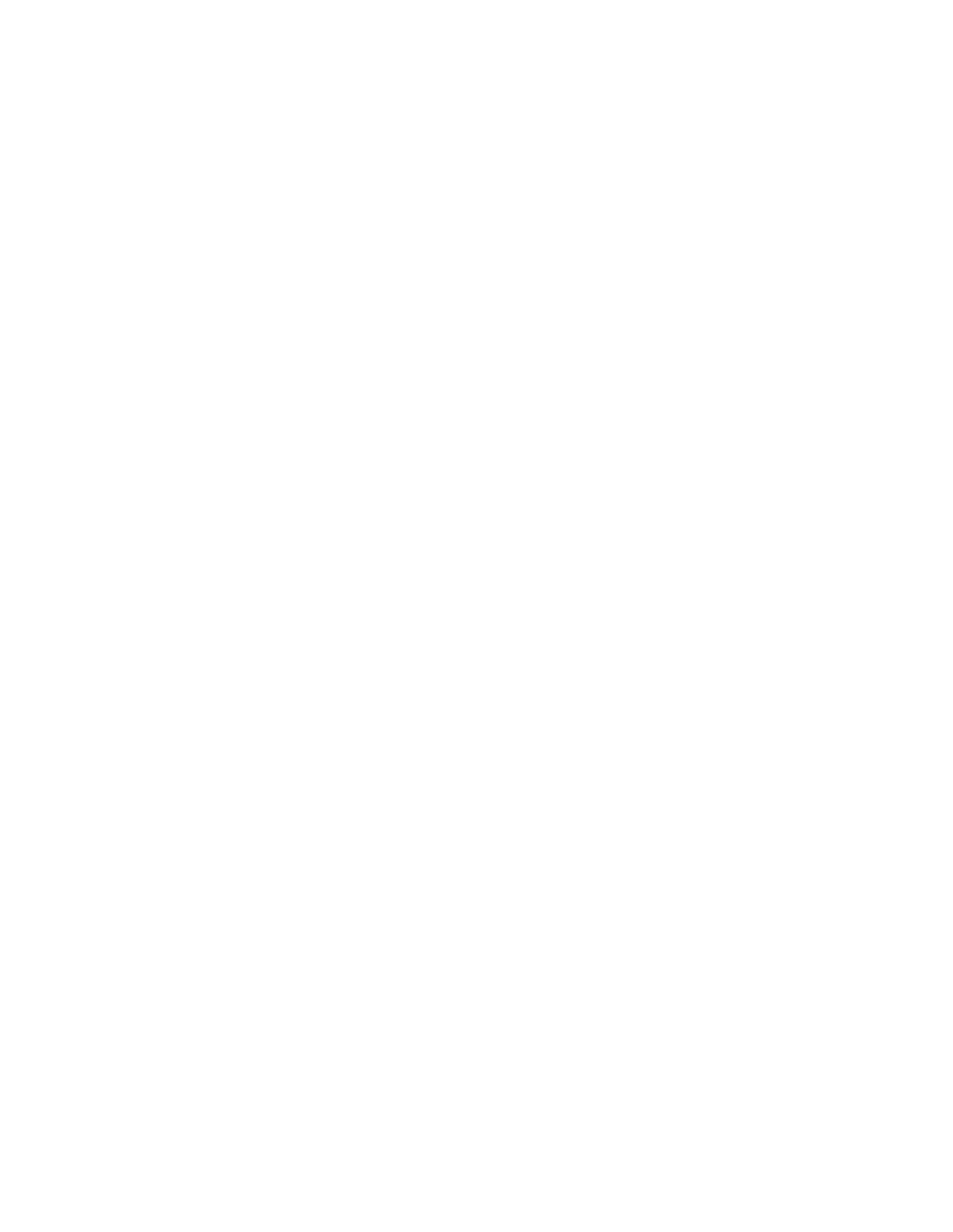$\overline{a}$ 

Hypothesis testing has an odd logic. We collect a sample, calculate a statistic, and produce a probability of obtaining it or a more extreme value. From a naïve perspective, the probability of that sample is 1. It happened. This is not unlike picking an item from a container with items in unknown proportions and then asking about the probability of picking the item you picked. Of course, to sophisticates of the subject this is silly. They know that a probability statement about a sample's statistic is not really about that sample. It is about the process of collecting sample statistics from a population of values having an assumed distribution.<sup>1</sup> Velleman (1997) addresses a related issue nicely when he asks and answers his own question, "Where is the randomness?" in regard to a confidence interval. He says,

> When constructing confidence intervals keep in mind that the confidence interval is the random quantity whereas the population parameter is fixed and unchanging. Interpretations of confidence intervals should reflect this distinction. When we say, "with 90% confidence,  $63.5 \le \mu \le 65.5$ ," we do *not* mean that "90% of the time  $\mu$  will be between 63.5 and 65.5," but rather that in the long run, 90% of the intervals we compute from independently drawn samples will include the true mean. (Velleman, 1997, p. 18/5)

Velleman's explanation clarifies that "90% confidence" is not a claim about a specific interval, but rather is a claim about the *method* by which such intervals are produced. Similar conceptions are at the foundation of hypothesis testing, except that hypothesis testing draws on the logic of indirect argument. We assume that all possible values of the test statistic are distributed somehow, centered at the population parameter, and gauge whether the value we obtained is sufficiently unusual relative to those assumptions that it puts them in doubt. If so, then we conclude that our assumptions are faulty.

 $<sup>1</sup>$  This itself is a sophisticated description. We do not simply collect statistics, as if they were there to collect. We</sup> collect samples and calculate statistics from them. But to a sophisticate of the subject, the process is collapsed into collecting statistics.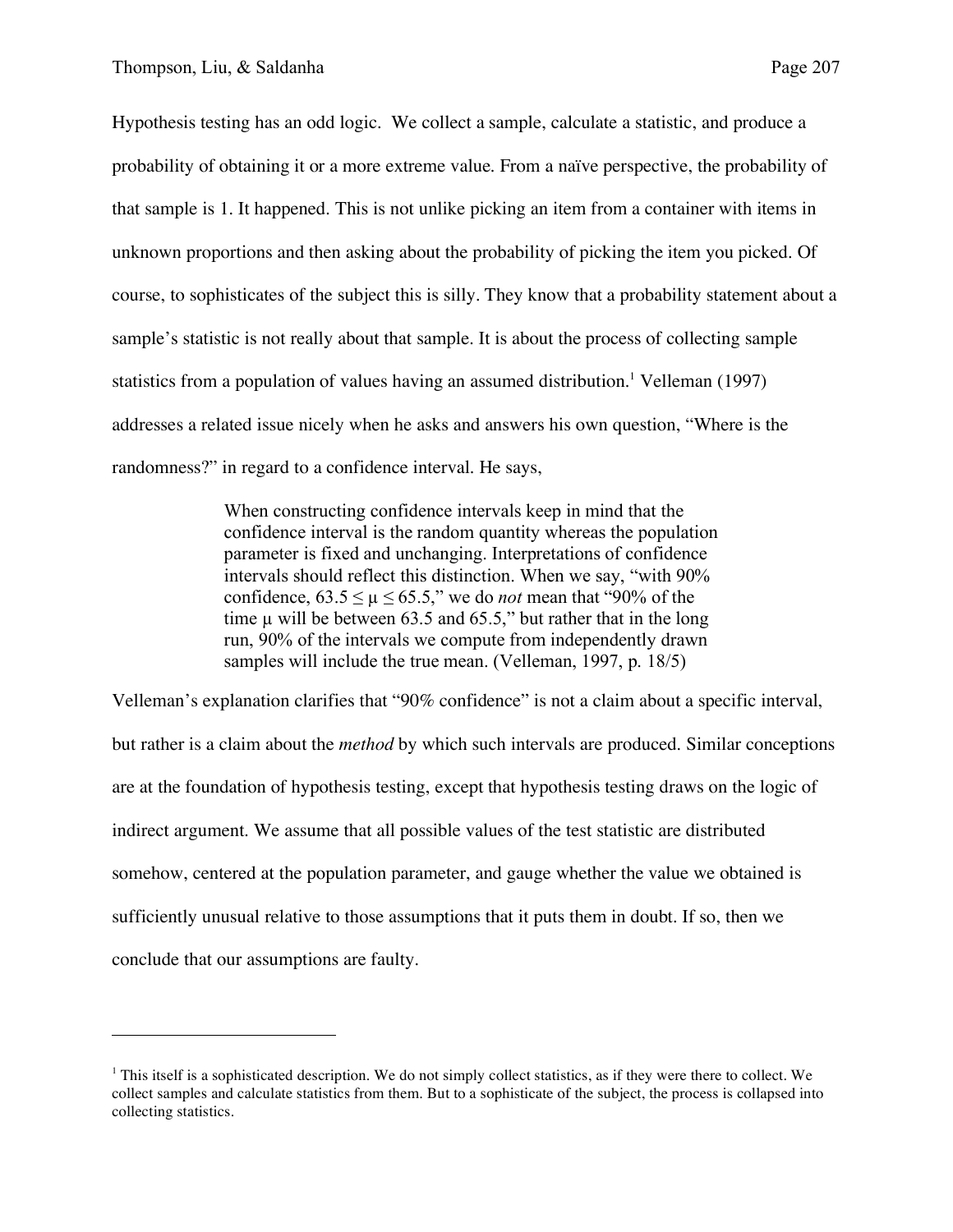It would seem from the above that to conceive of sampling as a stochastic process is key in all of statistical inference. A number of studies have shown that a focus on understanding sampling stochastically is more complex than it appears. In an important series of studies, delMas and colleagues (Chance, delMas, & Garfield, in press; delMas, Garfield, & Chance, 1999, 2004) found that even with intense instructional support using computer simulations, a relatively low percentage of students attained a moderate understanding of sampling distributions. They summarized:

> Students appeared to confuse the idea that large samples resemble the population with the idea that a distribution of sample means from large samples will resemble a normal distribution. They also demonstrated a tendency to think that as sample size increased, the distribution of sample means would look MORE like the population, confusing the Law of Large Numbers with the Central Limit Theorem. What they seemed to observe and learn in class quickly disappeared when completing the posttest items. In addition, when solving contextual items, many students did not appear to understand that the variability among sample means is less than the variability in the population, or that the variability among sample means decreases as sample size increases. While these results were surprising, they led us to reconsider the complexities involved in learning to reason about sampling distributions. (delMas *et al.*, 2004, pp. 18-19)

DelMas et al. (2004) also noted that had they assessed students' understanding only during instruction, based on students' work and their close engagement with ideas, they would have drawn a very different conclusion. As they indicated in their summary, during instruction students seemed to rethink their naïve conceptions of sampling and distribution and showed apparent progress in developing coherent understandings. The post-instruction assessment indicates that they came to rely on instructional supports during class without dramatic changes in their original understandings. delMas *et al.'s* results are consistent with Dunbar's (this volume)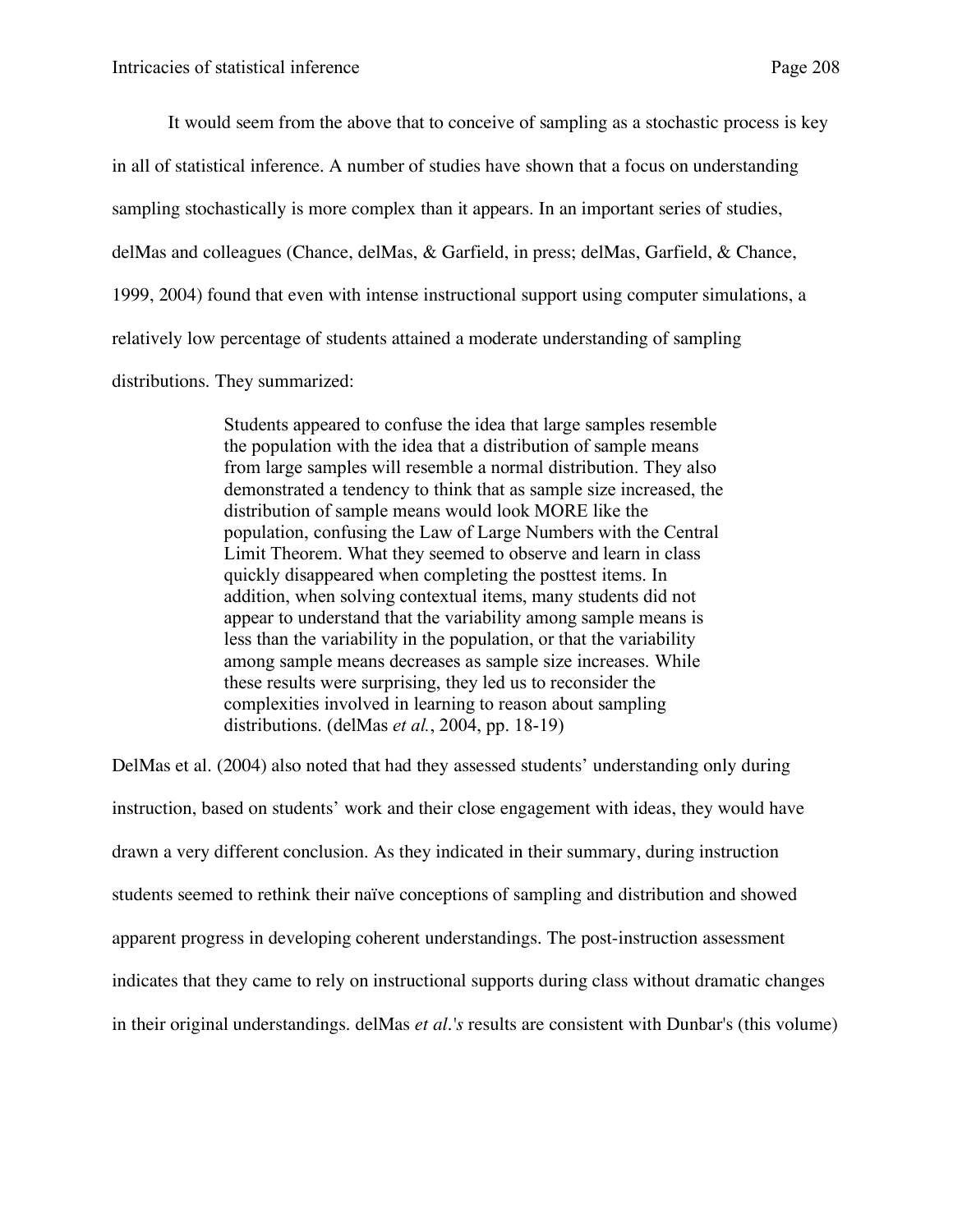$\overline{a}$ 

theory that major conceptual change is difficult when students cannot assimilate current experience to existing ways of thinking.

An additional consideration in understanding why "take a sample" is hard to understand stochastically, and thus why students find it so difficult to learn ideas of sampling distribution and statistical inference, is that one must distinguish between variability among individuals in a sample, variability among individuals in the sampled population, and variability among statistics calculated from samples drawn from it (Rubin, Bruce, & Tenney, 1991; Saldanha & Thompson, 2002; Thompson, Saldanha, & Liu, 2004; Well, Pollatsek, & Boyce, 1990). While the idea of stochastic process is clearly entailed in both notions of variability, to understand sampling as a stochastic process is far more complex than to understand selection as a stochastic process. A well-developed sense of variability among values of a statistic also entails the coordination of understandings of samples as items in themselves and of samples as composed of individuals from a population (Saldanha & Thompson, 2002; Thompson et al., 2004) and it entails the understanding that repeatedly collecting samples has the result that the values of a statistic are distributed somehow within a range of possibilities (Horvath & Lehrer, 1998; Konold & Pollatsek, 2002). Moreover, to understand sampling as a stochastic process is problematic because of its fundamental reliance on randomness, which is known to be troublesome for people at all ages (Batanero & Serrano, 1999; Falk & Konold, 1994, 1997; Metz, 1998). 2

We came to appreciate the complexities of well-formed concepts of sample and statistical inference through two teaching experiments with high school students on the ideas of distributions of sample statistics and margin of error (Saldanha & Thompson, 2002; Thompson

<sup>&</sup>lt;sup>2</sup> Studies by Schwartz and colleagues and by Watson examine students' understanding of sample, but without attending to the stochastic nature of "take a sample" (Schwartz, Goldman, Vye, & Barron, 1998; Watson, 2001, 2002; Watson & Moritz, 2000)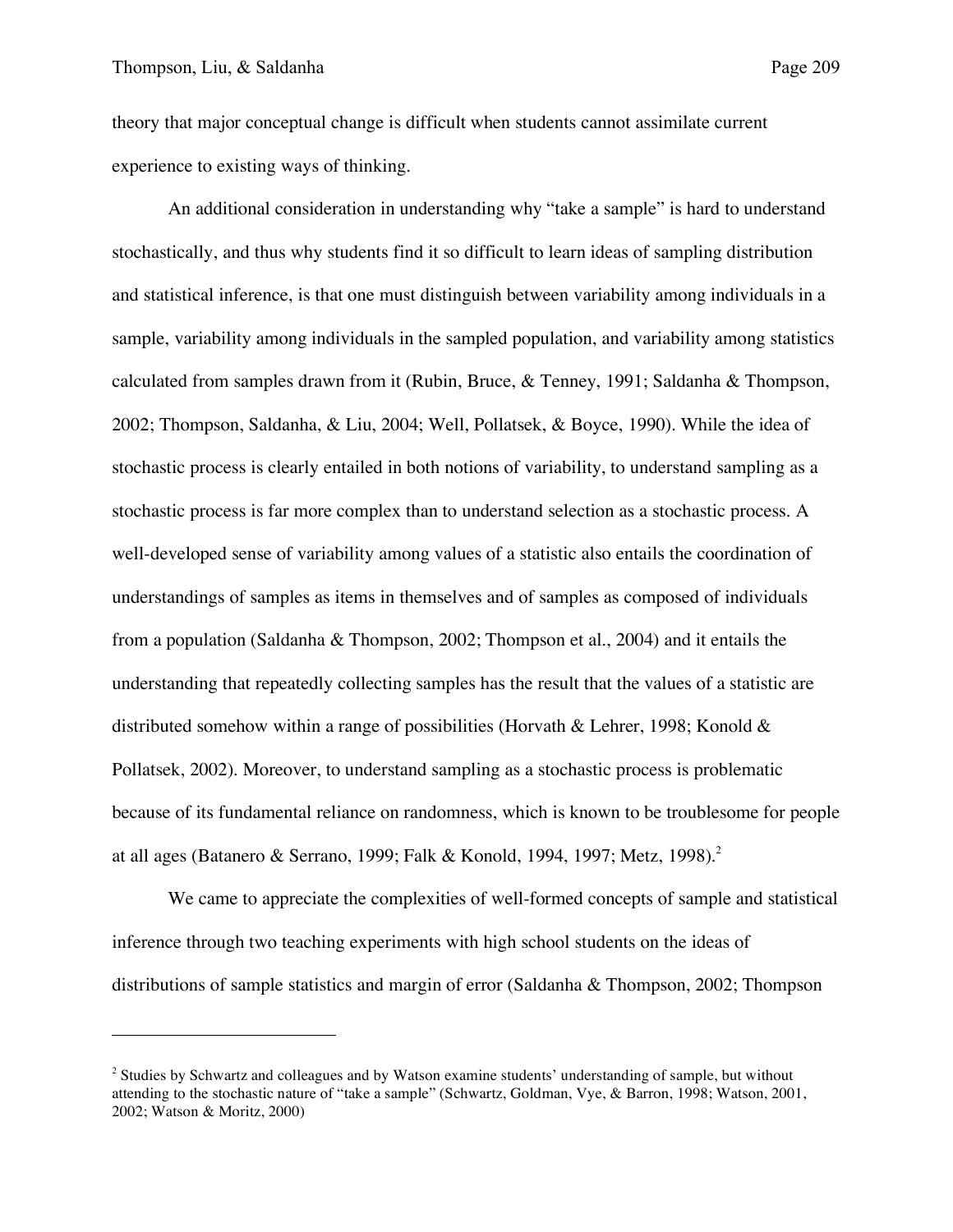& Saldanha, 2000; Thompson et al., 2004). Results from both teaching experiments were consistent with other findings in regard to students' difficulties (delMas et al., 1999, 2004; Earley, 2001, 2004). However, due to constructivist teaching experiments' focus on obtaining data that supports conceptual analysis (Glasersfeld, 1972, 1995; Steffe, 1996; Thompson, 2000) and modeling (Steffe, 1991; Steffe & Thompson, 2000) we were able to dissect students' reasoning to suggest a model of well-formed concepts of sample and sampling.

The model addresses both why students have difficulty with the ideas of sample and distributions of sample statistics and proposes conceptions that, at this moment, seem to support competent reasoning about distributions of sample statistics and margin of error. Those students who reasoned flexibly about distributions of sample statistics and margin of error had what we called a *multiplicative conception of sample* (Saldanha & Thompson, 2002; Thompson & Saldanha, 2000)*.* This is a conception composed of a scheme of related ideas: a hierarchical image of sample that allowed students to conceive a collection of samples so that the samples in it were simultaneously items in a collection and composed of other items; sampling as a stochastic process (hence entailing an image of variability among samples); and the idea that each sample had an associated statistic that therefore varied as samples varied. Moreover, these students had a *bounded* sense of variation that entailed two aspects: a quasi-proportional relationship between samples and population, which therefore translated into a sense of bounded variation in their statistics, and a sense that extreme variation was less likely than small variations. All this seemed to support their anticipation of a *distribution* of sample statistics that was independent of (i.e., underlay) particular ways of displaying it. We note also that students who had difficulty during the course and with the interview questions seemed to break down in one or more of these areas.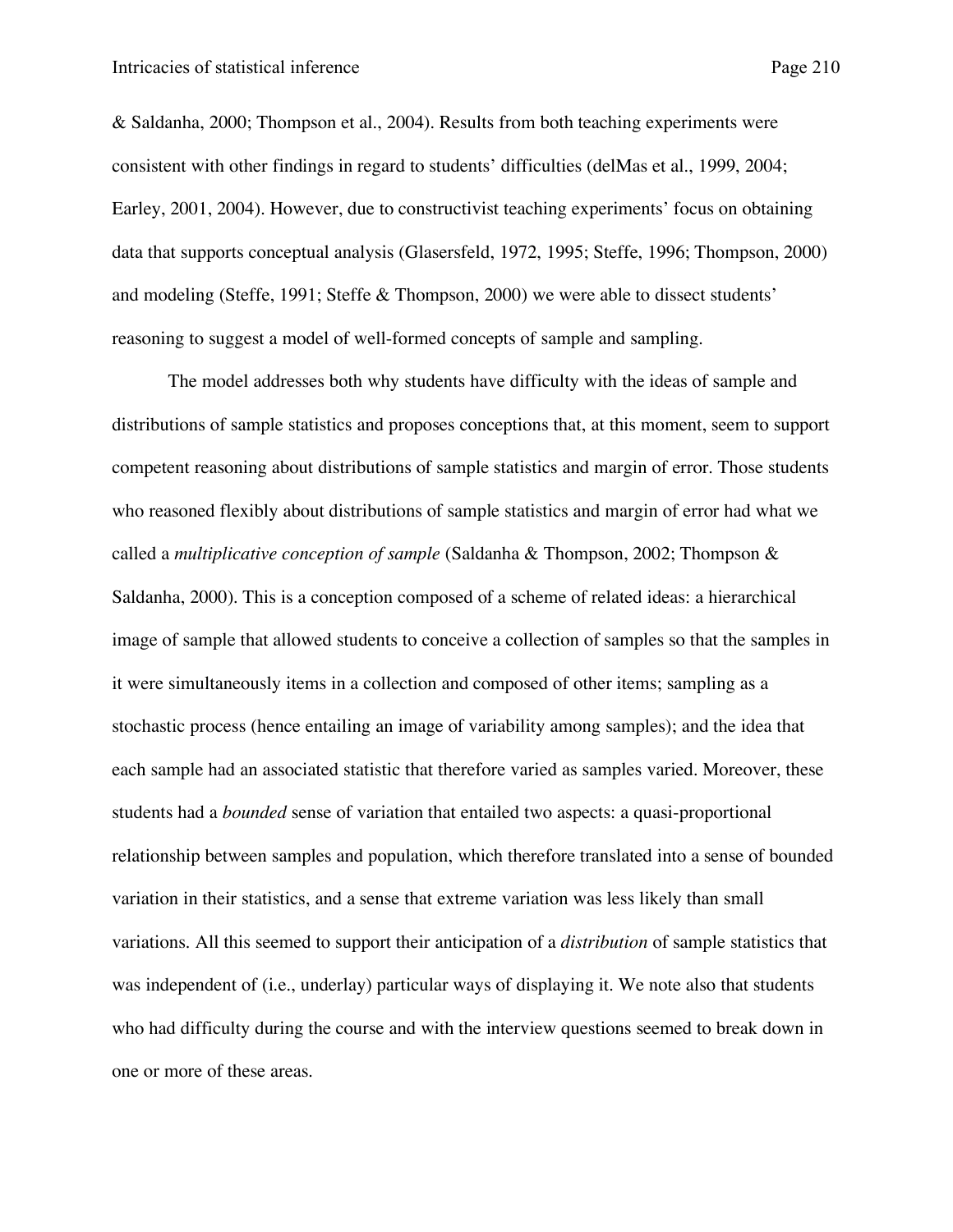We developed the outline of this model as a result of a nine-day teaching experiment (TE1) with 27 junior and senior high school students enrolled in a non-AP, semester-long statistics course (Saldanha & Thompson, 2002; Thompson & Saldanha, 2000). We then designed an 18-day teaching experiment (TE2), conducted the following year, that involved 8 students (one tenth-grader, three eleventh-graders, and four seniors) in a non-AP year-long statistics course. TE2 focused on supporting students' development of the various aspects of a multiplicative conception of sample. The short story of TE2 is that even armed with the insights above, our efforts to support the students in TE2 in building the components of a multiplicative conception of sample were fraught with periods of backtracking to patch together things that went wrong in students' understandings, and even when we were successful at helping them build the "parts", they found it extremely difficult to coordinate them. Two examples: We addressed students' persistent difficulties in TE1 in distinguishing reliably between samples and individuals when both ideas were present in a discussion or situation by giving greater emphasis to activities of hand sampling in TE2. However, students in TE2 still found it difficult to maintain that distinction and revealed their difficulty in a wide variety of settings. Second, we focused explicitly on the idea of distributions of sample statistics as being created through the stochastic process "take a sample", yet students' understandings remained fragile throughout the teaching experiment. We refer readers to (Saldanha, 2004; Saldanha & Thompson, 2002; Thompson & Saldanha, 2000; Thompson et al., 2004) for more complete descriptions of these teaching experiments' instruction and analyses.

**Teachers' understandings of concepts associated with statistical inference** With our tentative understandings of why statistical inference is hard for students to learn as background, we were interested in what teachers understood of the issues we found to be crucial in students' understandings and the extent to which they saw them as pedagogical issues in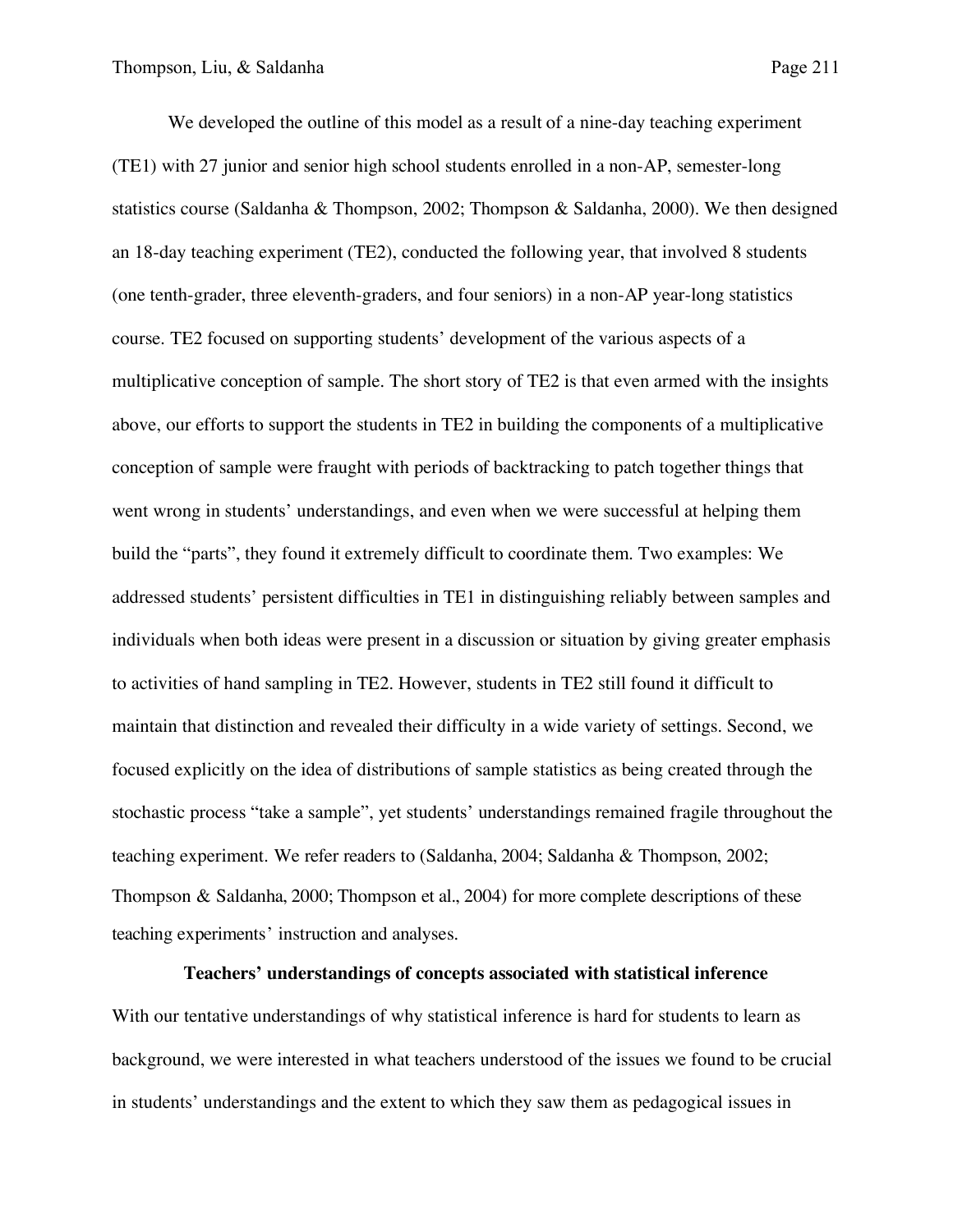teaching probability and statistical inference. To this end, we designed a two-week summer workshop/seminar for high school teachers. The seminar was advertised as "an opportunity to learn about issues involved in teaching and learning probability and statistics with understanding and about what constitutes a profound understanding of probability and statistics." Of 12 applicants we selected eight who met our criteria—having taken coursework in statistics and probability and currently teaching, having taught, or preparing to teach high school statistics either as a stand alone course or as a unit within another course. Participating teachers received a stipend equivalent to one-half month salary. The research team prepared for the seminar by meeting weekly for eight months to devise a set of issues that would be addressed in it, selecting video segments and student work from prior teaching experiments to use in seminar discussions, and preparing teacher activities.

Table 1 presents demographic information on the eight selected teachers. None of the teachers had extensive coursework in statistics. All had at least a BA in mathematics or mathematics education. Statistics backgrounds varied between self-study (statistics and probability through regression analysis) to an undergraduate sequence in mathematical statistics. Two teachers (Linda and Betty) had experience in statistics applications. Linda taught operations research at a Navy Nuclear Power school and Betty was trained in and taught the Ford Motor Company FAMS statistical quality control high school curriculum.

| <b>Teacher</b> | <b>Years</b>    | <b>Degree</b>     | <b>Stat Background</b>       | <b>Taught</b>           |  |
|----------------|-----------------|-------------------|------------------------------|-------------------------|--|
|                | <b>Teaching</b> |                   |                              |                         |  |
| John           |                 | MS Applied Math   | 2 courses math stat          | AP Calc, AP Stat        |  |
| Nicole         | 24              | <b>MAT Math</b>   | Regression anal (self study) | AP Calc, Units in stat  |  |
| Sarah          | 28              | <b>BA</b> Math Ed | Ed research, test & meas     | Pre-calc, Units in stat |  |
| <b>Betty</b>   | 9               | <b>BA</b> Math Ed | Ed research, FAMS training   | Alg 2, Prob & Stat      |  |
| Lucy           | ∍               | BA Math, BA Ed    | Intro stat, AP Stat training | Alg 2, Units in stat    |  |
| Linda          | 9               | MS Math           | 2 courses math stat          | Calc, Units in stat     |  |
| Henry          |                 | BS Math Ed, M.Ed. |                              | AP Calc, AP Stat        |  |
| Alice          | 21              | <b>BA</b> Math    | sem math stat, bus stat      | Calc hon, Units in stat |  |

Table 1. Demographic information on seminar participants.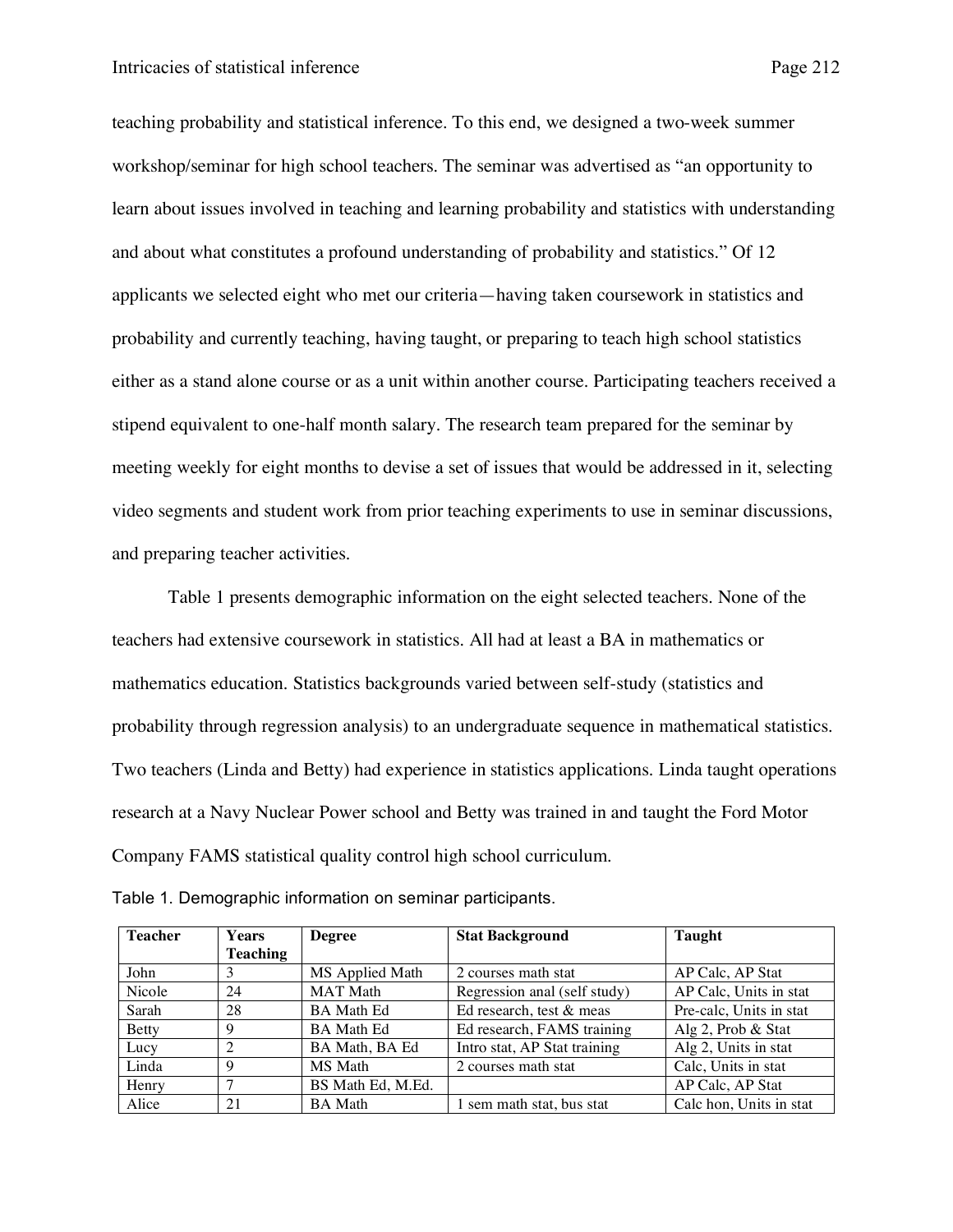We interviewed each teacher three times: Prior to the seminar about his or her understandings of sampling, variability, and the law of large numbers (Appendix I); at the end of the first week on statistical inference (Appendix II); and at the end of week 2 on probability and stochastic reasoning. This paper will focus on week 1, in which issues of inference were prominent.

The seminar lasted two weeks in June 2001, with the last day of each week devoted to individual interviews. Each session began at 9:00a and ended at 3:00p, with 60 minutes for lunch. An overview of topics is given in Table 2. All sessions were led by a high school AP statistics teacher (Terry) who had collaborated in the seminar design throughout the planning period.

| Week<br>Monday        |                                                                                                                                                          | Tuesday                                                                                                                                                                              | Wednesday                                                                           | Thursday                                                                                                                                                              | Friday                  |
|-----------------------|----------------------------------------------------------------------------------------------------------------------------------------------------------|--------------------------------------------------------------------------------------------------------------------------------------------------------------------------------------|-------------------------------------------------------------------------------------|-----------------------------------------------------------------------------------------------------------------------------------------------------------------------|-------------------------|
| June $11-$<br>June15  | Data, samples,<br>$\bullet$<br>and polls<br>"Is this result"<br>٠<br>unusual?":<br>Concrete<br>foundations for<br>inference and<br>hypothesis<br>testing | Statistical<br>$\bullet$<br>unusualness<br>Statistical<br>$\bullet$<br>accuracy<br>Distributions of<br>$\bullet$<br>sample<br>statistics                                             | Margin of error<br>$\bullet$<br>Putting it all<br>$\bullet$<br>together             | Students'<br>$\bullet$<br>understandings<br>of distributions<br>of sample<br>statistics<br>Analysis of<br>٠<br>textbook<br>treatments of<br>sampling<br>distributions | Interviews<br>$\bullet$ |
| June $18-$<br>June 22 | Textbook<br>$\bullet$<br>analysis of<br>probability<br>intro<br>Probabilistic<br>٠<br>vs. non-<br>probabilistic<br>situations                            | Conditional<br>$\bullet$<br>probability<br>Contingency<br>٠<br>tables and<br>conditional<br>probability<br>Students'<br>$\bullet$<br>difficulties with<br>conditional<br>probability | More<br>$\bullet$<br>conditional<br>probability<br>Uses of<br>$\bullet$<br>notation | Analysis of<br>٠<br>textbook<br>definitions of<br>probability<br>Data analysis:<br>٠<br>Measures of<br>association                                                    | Interviews<br>$\bullet$ |

#### **Pre-seminar interviews**

The pre-seminar interviews were designed to reveal teachers' understandings of sampling as a stochastic process and of sampling variability. They were asked to read an excerpt from Chapter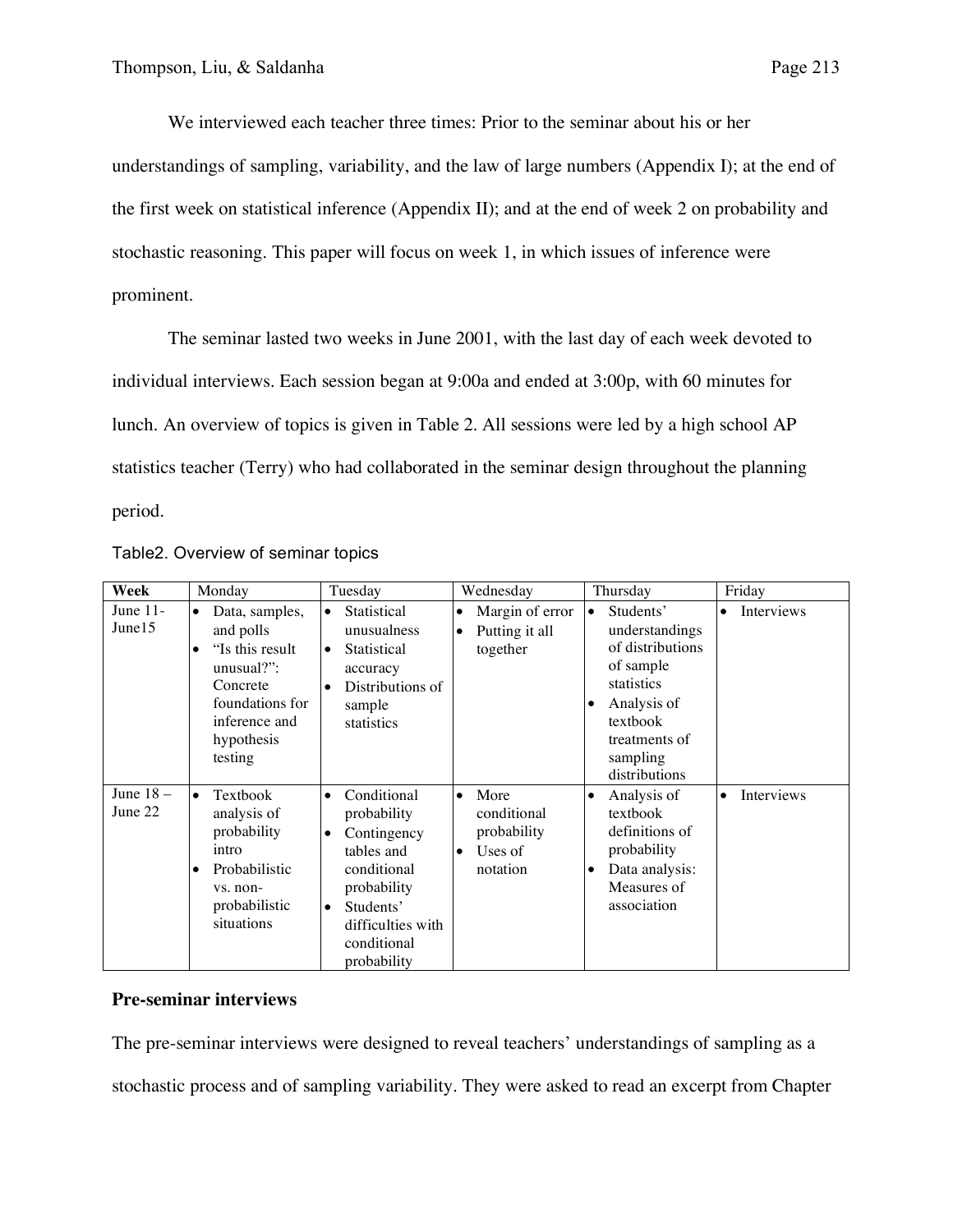4 of Moore's *Basic Practice of Statistics.* In it Moore develops the ideas of parameter estimation

by sampling, sampling distributions, and the central limit theorem. Summary 1 lists summaries

of what the teachers thought the chapter was about and what were the important ideas in it. Only

John and Henry saw that the excerpt was clearly about sampling distributions, although Henry

gave greater importance to the central limit theorem. The other teachers saw less organization

than John, focusing more on smaller ideas as if they were a list of topics.

|  |  | Summary 1. What the chapter was about and important ideas in it. |  |
|--|--|------------------------------------------------------------------|--|
|  |  |                                                                  |  |

| <b>Teacher</b> | <b>Response</b>                                                                               |
|----------------|-----------------------------------------------------------------------------------------------|
| John           | Sampling distributions. Everything else hangs off of it.                                      |
| Nicole         | Law of large numbers, central limit theorem, mean remains the same but standard deviation     |
|                | changes as you take larger samples                                                            |
| Sarah          | Statistics vs. parameters; mean and standard deviation; effect of sample size on a sample's   |
|                | distribution                                                                                  |
| Lucy           | Statistic vs. parameter; central limit theorem, law of large numbers                          |
| <b>Betty</b>   | Population vs. sample; distributing the data shows how the deviation can affect the mean      |
|                | and standard deviation; law of large numbers; central limit theorem                           |
| Linda          | Population distribution vs. sampling distribution; overall picture of sample and mean; what a |
|                | mean is; problems can be solved with formulas                                                 |
| Henry          | Didn't answer question 1. Instead commented on quality of the text's prose and presentation   |
|                | Important ideas are: Distributions; mean and standard deviation; central limit theorem        |
| Alice          | Random sampling; parameter vs. statistic; central limit theorem                               |

Questions 6, 8, and 11 turned out to be the most revealing of teachers' understandings.

Question 6 asked what was varying with regard to the statement, "Buying several securities rather than just one reduces the variability of the return on investments." Moore intended the statement to be understood as about average return on collections of stocks at the end of a fixed period of time, and to mean that, for a given period of time, the distribution of average returns on collections of, say, 10 stocks, over that time period will be less variable than will the distribution of returns on the population of individual stocks from which they are formed. However, every teacher initially interpreted the statement as saying that the average rate of return on a collection of stocks will vary less over time from its original price than will the return on any of the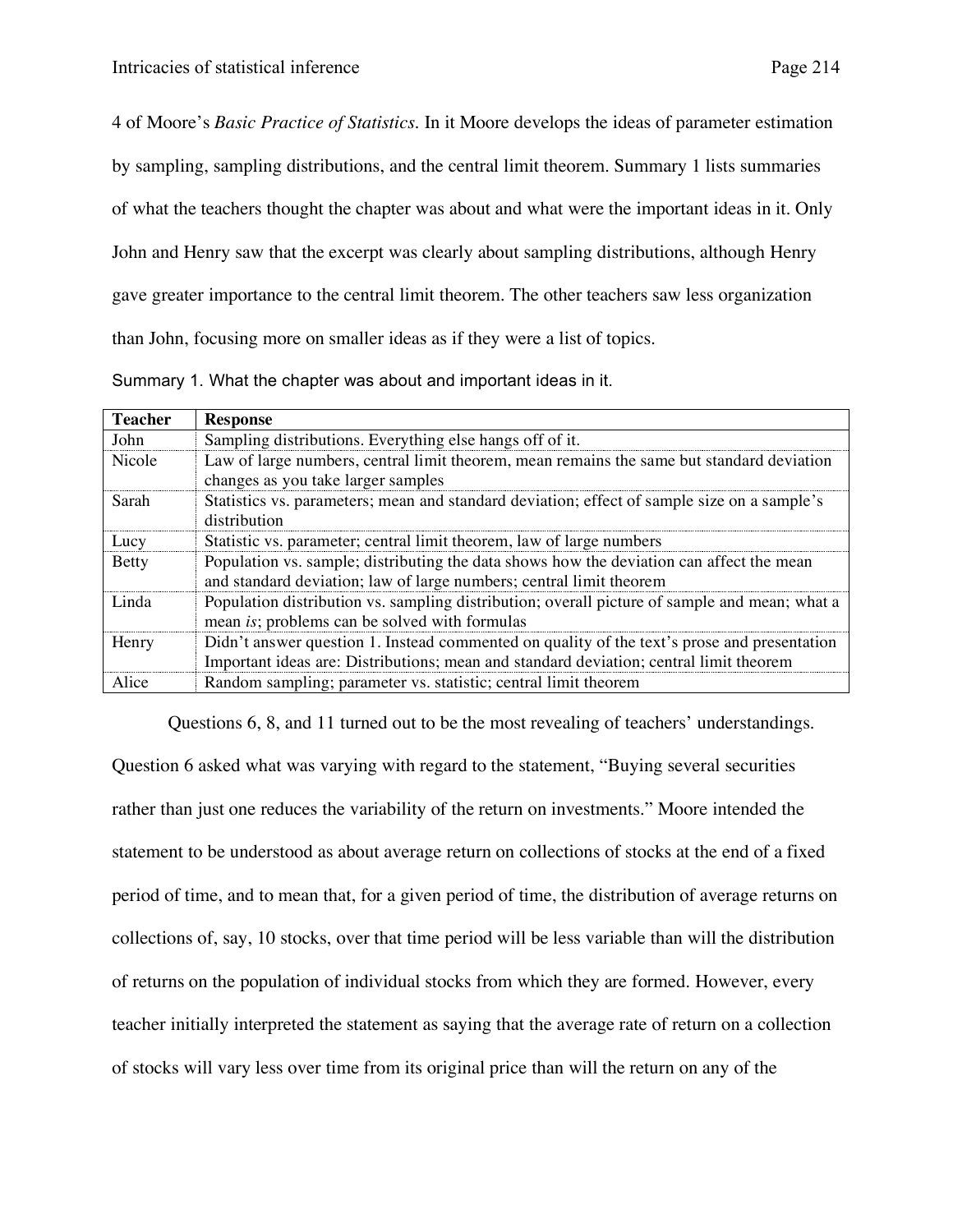individual stocks in it. <sup>3</sup> Only John, after some probing, reconsidered his answer to say that the variability occurred from "investment to investment."

Question 8 repeated a sentence fragment from Moore's text, "The fact that averages of several observations are less variable …" and asked teachers to interpret it. Summary 2 shows that only John interpreted the statement distributionally, saying that the averages will cluster more tightly around the population mean than will individual measurements. Linda said that the averages of the samples, speaking of more than one average, would be closer to the true mean than the individual measurements. The remaining teachers all said that when you average the measurements you would get a result that is closer to the "true mean" than the individual measurements that make up the average.

Summary 2. Teachers interpretations of 8a, "average will be less variable."

| John         | Means of samples (collections of measurements) will cluster more tightly around the<br>population mean than will individual measurements       |
|--------------|------------------------------------------------------------------------------------------------------------------------------------------------|
| Nicole       | The average will be closer to the mean                                                                                                         |
| Sarah        | If you average your data it will be closer to the true average of total population                                                             |
| Lucy         | Difference between population mean and sample mean will be less than the difference<br>between individual measurements and the population mean |
| <b>Betty</b> | Compute running averages as you select a sample and the running averages will be<br>closer to the true mean                                    |
| Linda        | The averages of samples will be closer to the true mean than will individual measures.                                                         |
| Henry        | Larger the sample the closer will be the average to the true mean.                                                                             |
| Alice        | Difference between true mean and calculated average will be less than between true<br>mean and individual measurements.                        |

Question 8b stated:

 $\overline{a}$ 

The author also says,

It is common practice to repeat a careful measurement several times and report the average of the results.

<sup>&</sup>lt;sup>3</sup> We realize that another way of examining variability is by computing the variance of a stock's value from its running average rate of return (which is the exponent of an exponential function), but Moore's point still remains that the comparison is between a distribution of average rates of return for collections and a distribution of average rates of return for individual stocks.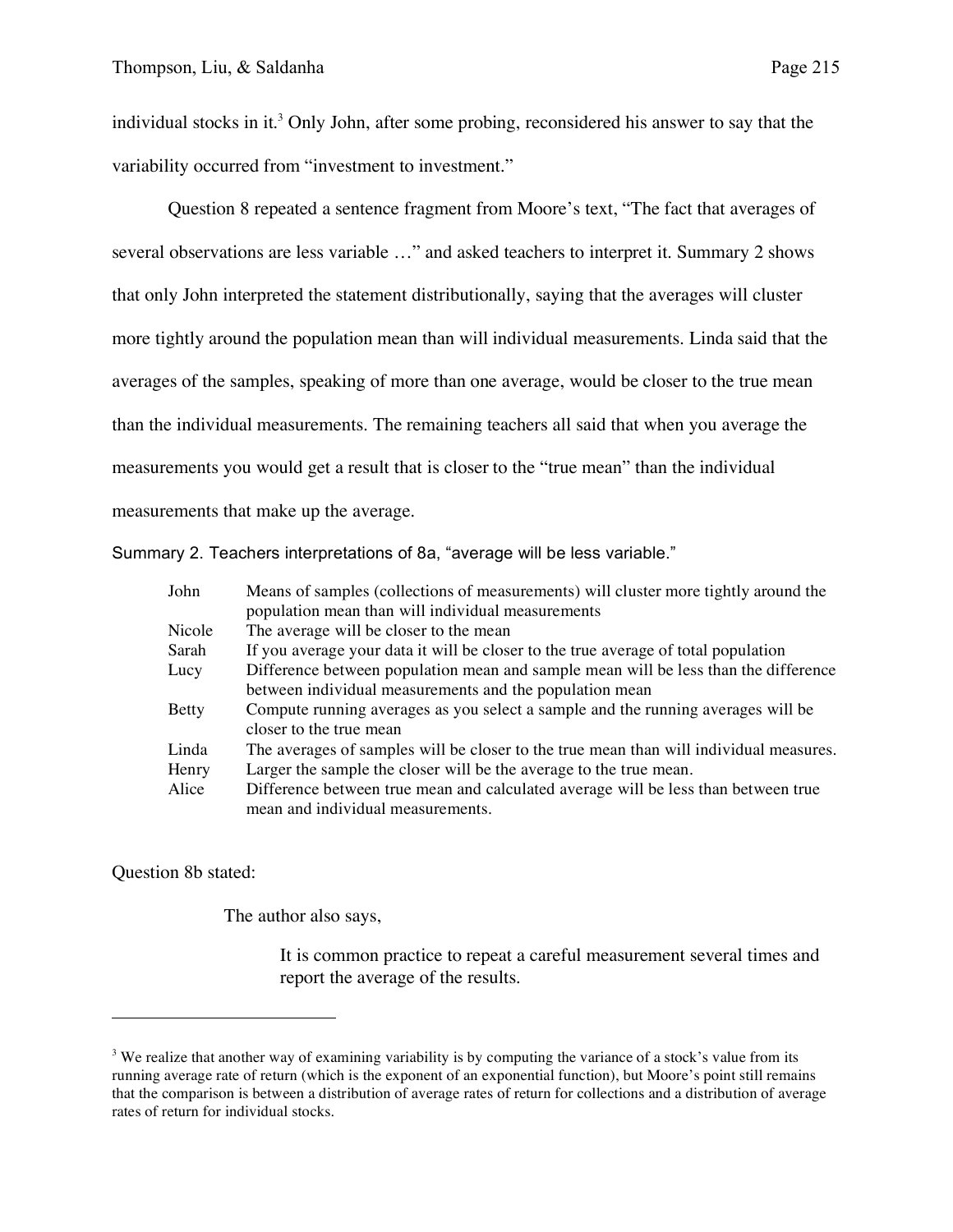Does this mean that if I take one measurement of an object's weight, and if you take 4 measurements of its weight and calculate their average, then your average will be more accurate than my measurement? (Explain.)

Summary 3 shows that several teachers were more sensitive to issues of variability in answering

Question 8b than in answering 8a, although none of them referred to a distribution of averages.

John said that this statement applies only to the long run—that in the long run the average would

be closer. Nicole and Sarah said that it should be true theoretically, but the thing you are

measuring might change during the measurement process. Lucy, Linda, Henry, and Alice said

that it could or should be, but it might not. Only Betty said that the average would definitely be

closer to the true measurement.

Summary 3. Teachers' responses to 8b, "accuracy of 1 measurement versus average of 4 measurements."

| Statement by itself tells us nothing. If we assume this is repeated, then in the long run                                                                  |
|------------------------------------------------------------------------------------------------------------------------------------------------------------|
| I will get a good estimate of the actual mean, and you won't.                                                                                              |
| Theoretically, the average of my four measurements should be closer than your one.                                                                         |
| But also need to measure many times because the thing you are measuring (e.g., air                                                                         |
| Probably not. Many variables undefined - measuring instrument, time of day, age of<br>person. (Fix them?) Then theoretically, yes, but actually might not. |
| Depends. I pick 4 you pick one. Your one could be closer than any of my four.                                                                              |
|                                                                                                                                                            |
| Not necessarily. But you minimize the chance of being wrong by measuring it more                                                                           |
| times. Less chance of being close when measuring only once (but cannot articulate                                                                          |
|                                                                                                                                                            |
| Could be. Also, measuring four times gives greater chance to detect measurement                                                                            |
|                                                                                                                                                            |
| Probably should be, but I don't know whether it would be.                                                                                                  |
|                                                                                                                                                            |

In Question 11, Moore misstated the Law of Large Numbers, saying that  $\overline{X}$  necessarily

becomes closer to  $\mu$  as the sample size increases. Summary 4 shows that only John noticed this, saying that he disagreed with the statement, that it should say that if they repeated their sampling, Luis would "have the better estimate" (but was unclear about what that would mean). Nicole,

Betty, Linda, and Alice interpreted the statement as written. Sarah and Henry initially interpreted

it as written, and then qualified their interpretation to say "the likelihood is increased" that the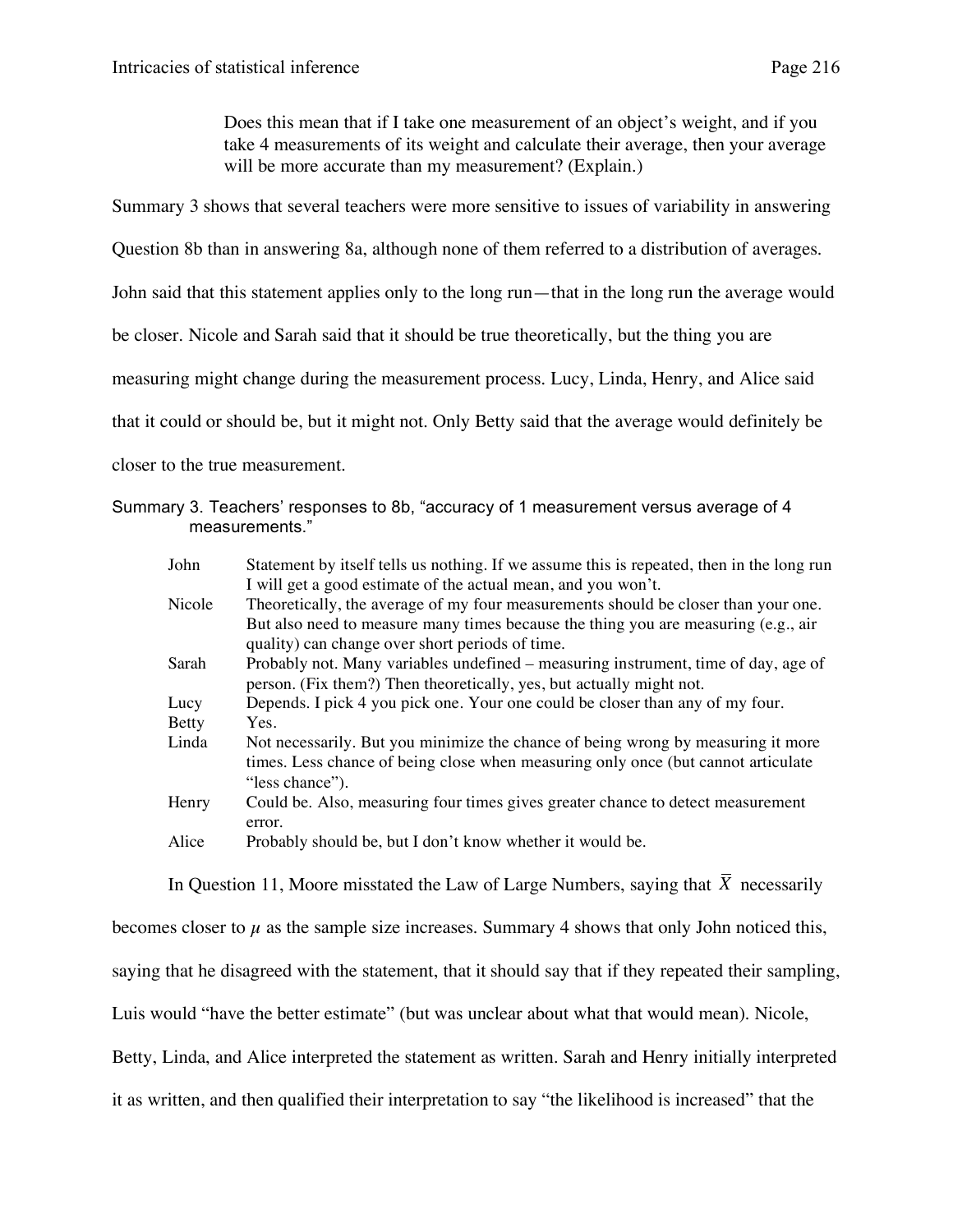sample mean is closer to  $\mu$  with increased sample size, although Henry confounded number of

samples with sample size. John and Lucy said that the statement said that means of larger

samples "should" be closer to  $\mu$  than means of smaller samples. None of Sarah, Henry, and Lucy

thought that their interpretations were in conflict with Moore's statement. It is worth noting that,

in this question none of the teachers interpreted the Law of Large Numbers distributionally, in

the sense that means of larger samples will cluster more tightly around the population mean than

would means of smaller samples.

Summary 4. Teachers' interpretations of Moore's Law of Large Numbers

| John         | If you go by Moore, then Luis. But I disagree—cannot stop there. Must resample. A                                                                                                                                                                          |
|--------------|------------------------------------------------------------------------------------------------------------------------------------------------------------------------------------------------------------------------------------------------------------|
|              | sample of size 100 <i>should</i> be closer than a sample of size 10.                                                                                                                                                                                       |
| Nicole       | Sounds like a limit.                                                                                                                                                                                                                                       |
| Sarah        | Take a larger sample size and you'll get closer to the mean. (Like a limit?) Like a<br>reality. More times than not it should be closer.                                                                                                                   |
| Lucy         | Larger sample more likely to be closer than smaller sample. (Likely?) Could be<br>farther but probably closer.                                                                                                                                             |
| <b>Betty</b> | Take the average of many samples and you'll be closer to the mean than an individual<br>score.                                                                                                                                                             |
| Linda        | The more observations the closer the sample mean is to the population mean.                                                                                                                                                                                |
| Henry        | The more observations and the more samples, the better is the representation of the<br>population. To get the true average you would have to repeat sampling. The larger the<br>sample increases the likelihood that you will be getting the true average. |
| Alice        | As the number of observations increase, calculating a running average, the closer the<br>average is to the population average.                                                                                                                             |

Question 11b asked teachers to compare the accuracies of Yan's sample of size 50 and

Luis' sample of size 100. By Moore's s Law of Large Numbers, Luis' sample would be necessarily closer. By the standard Law of Large Numbers, we could say only that Luis' sample is "more likely" to be closer, meaning that a larger proportion of all samples of size 100 would be within a given range of the population mean than all samples of size 50. Summary 5 shows that only Nicole stated flatly that Luis' sample mean would be closer to the population mean than Yan's. Sarah, Betty, and Alice conditioned their response on Moore's wording. Each teacher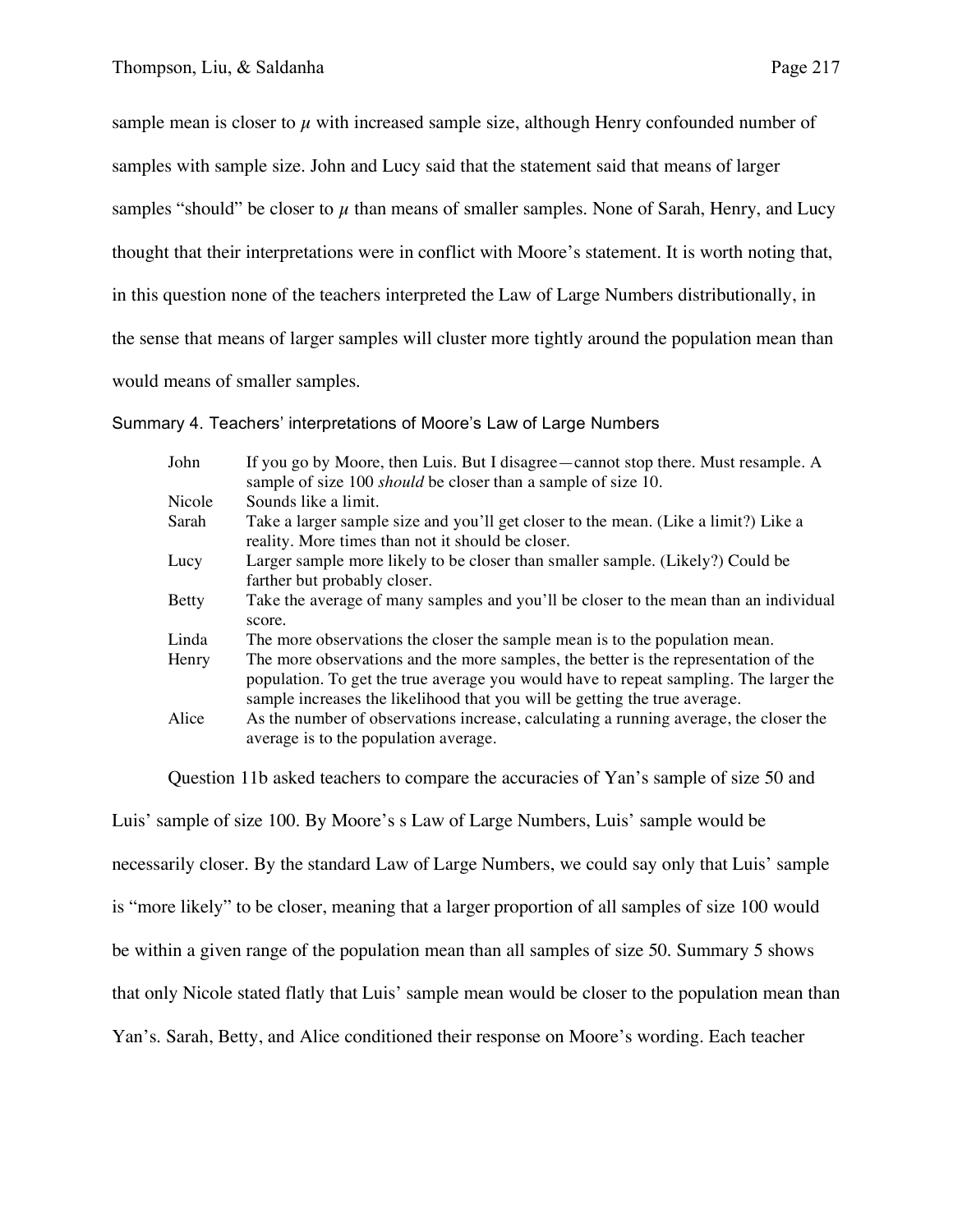responded consistently with their response to 11b when asked the follow-up question, whether

they would say the same thing if Luis' sample was of size 52.

Summary 5. Teachers' responses to accuracies of Yan's sample of 50 and Luis' sample of 100

| John         | Objected to just one sample. Said repeated sampling is necessary (but did not talk                                 |
|--------------|--------------------------------------------------------------------------------------------------------------------|
|              | about distribution of sample means). "Larger sample is better estimate."                                           |
| Nicole       | Both samples are random? (Yes.) Luis is closer.                                                                    |
| Sarah        | Based on Moore's statement it should be closer. But most of the time the larger<br>sample should be closer.        |
| Lucy         | Luis, most likely. Most of the time the larger sample will have a closer mean, but                                 |
|              | there can be variability.                                                                                          |
| <b>Betty</b> | According to this the larger should be closer. But the average of those two would be                               |
|              | closer to the true height than either one of your averages.                                                        |
| Linda        | Luis. (For sure?) Not for sure  probably. Probably need more observations to be sure                               |
|              | Luis' is closer, but I don't know how many women there are in Nashville to know                                    |
|              | how many observations you need.                                                                                    |
| Henry        | They both could be just as accurate. You're looking for a breaking point (1/10 the<br>population size) to be sure. |
| Alice        | According to the LLN, the sample of 100 is closer. (Okay with this?) Yes. But the                                  |
|              | LLN says you should keep going.                                                                                    |

The pre-interviews suggest that, like students in our teaching experiments, the teachers, with the exception of John, were predisposed to think in terms of individual samples and not in terms of collections of samples, and thus distributions of samples statistics were not a construct by which they could form arguments. "Likelihood" of a sample statistic being close to a population parameter was a property of individual samples and not of a distribution of sample statistics. Moreover, when asked to consider what was varying when comparing investments in collections of stocks versus individual stocks, they thought of a single collection of stocks in comparison to individual stocks in it. Only John came to see, after our probing questions, that it was a collection of collections that were less variable than individual stocks. Finally, only John and Linda referred to collections of averages when explaining what "the average will be less variable" meant, and while Linda referred to "averages" in the plural, it was not clear that she had a distribution in mind.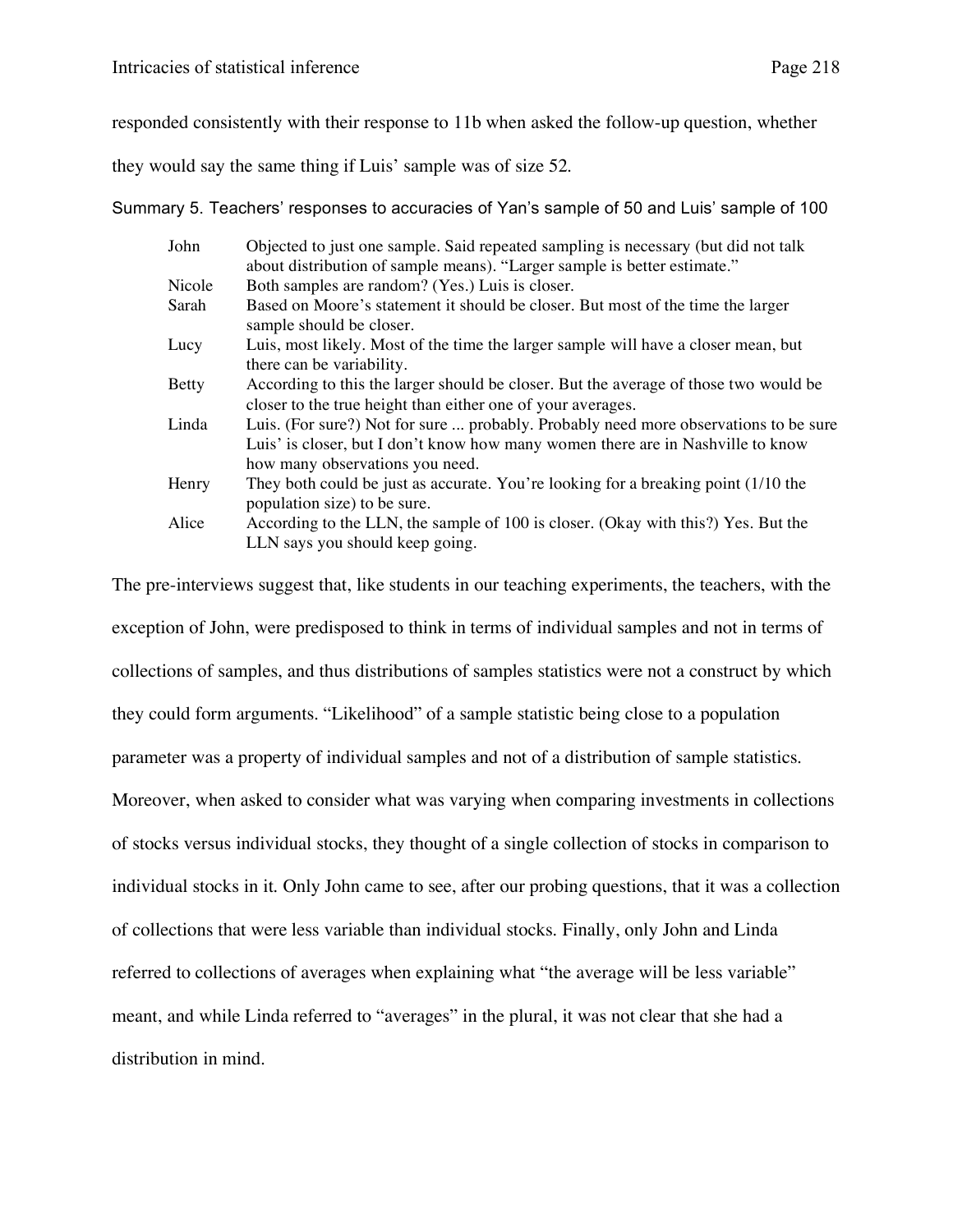#### **The Seminar**

As seen from Table 1, the seminar's first week was devoted to issues of understanding and teaching statistical inference. It might seem odd that we covered inference before probability. We did this for two reasons. First, our focus on inference was highly informal, never drawing on technical understandings of probability, and emphasizing the idea of distribution. Second, the idea of distribution would be central to our sessions on probability, too, and we hoped to avoid any carry-over effect that might have happened had we covered probability before inference. The seminars were conducted in a free-discussion format. Terry began each session with preplanned activities and a "guide" for discussions we hoped would happen, but the discussions often strayed from the central point and most of the time those digressions were important enough that Terry would see where they went. Terry would then nudge the discussions back to the current main point.

For the purposes of this paper we will first focus on teachers' discussions of *unusualness* during the first three days of the seminar. This idea turned out to be especially slippery for teachers, each expressing confusion at various times. We focused on unusualness for several reasons. First, as already mentioned, the logic of hypothesis testing is that one rejects a null hypothesis whenever an observed sample is judged to be sufficiently unusual (improbable, rare) in light of it. This logic demands that we assume the sample statistic of interest has some underlying distribution, for without assuming a distribution we have no way to gauge any sample's rarity. This assumption is made *independently* of the sample. It is like a policy decision: "If, according to our assumptions, we judge that samples like the one observed occur less than *x*% of the time (i.e., are sufficiently unusual), then our sampling procedure was not random, it was biased, or values of the sample statistic are not distributed as we presumed." Second, we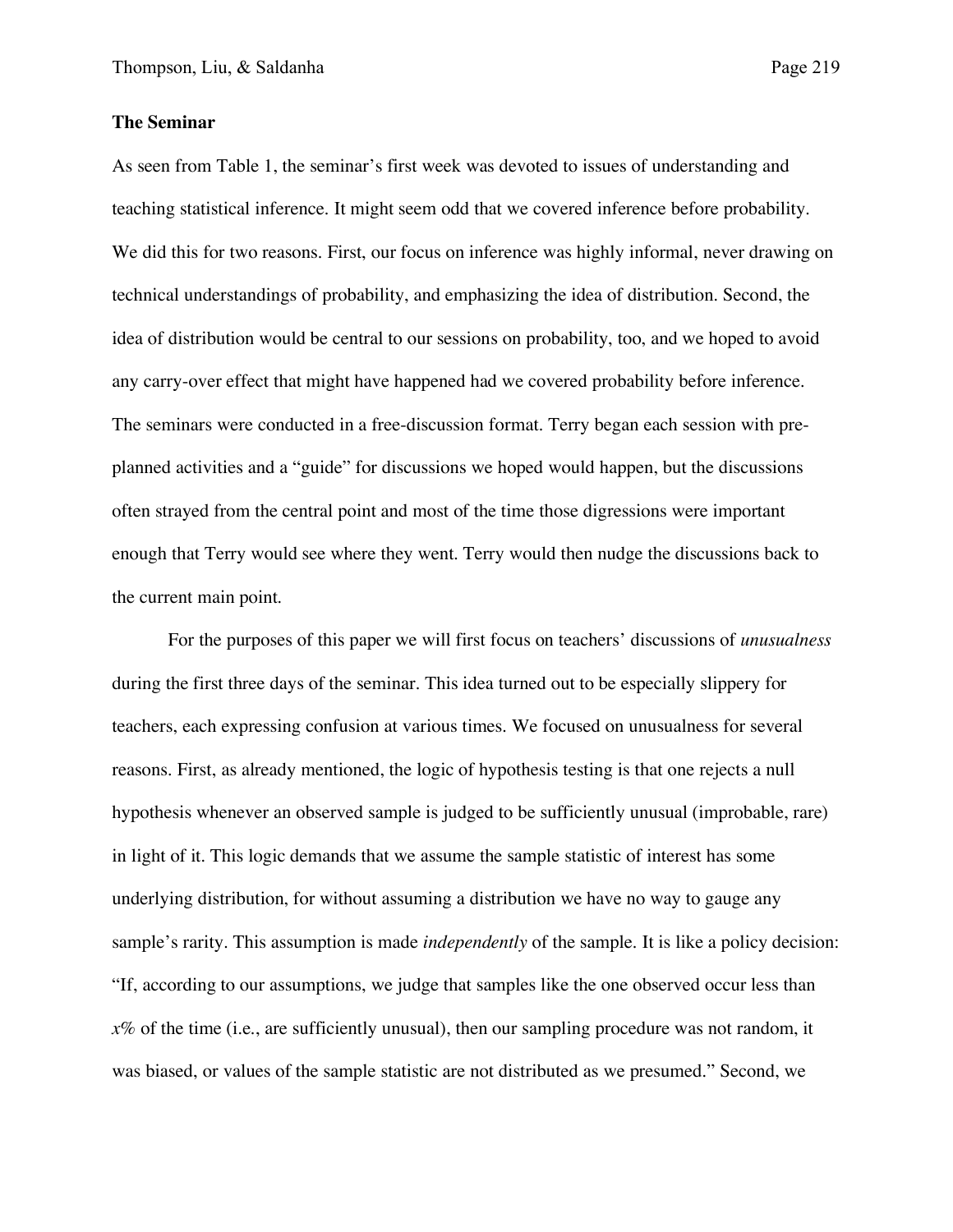observed in high school teaching experiments (Saldanha, 2004; Saldanha & Thompson, 2002; Thompson & Saldanha, 2000; Thompson et al., 2004) that students had a powerful sense of "unusual" as meaning simply that the observed result is surprising, where "surprising" meant differing substantially from what they anticipated. By this meaning, if one has no prior expectation about what a result should be, then no result is unusual. Since students made theoretical commitments regarding distributions of outcomes infrequently, their attempts to apply the logic of hypothesis testing often became a meaningless exercise.

We begin with an episode from Day 3 of the seminar. We started the day by engaging the teachers in discussion of the following question, adapted from Konold (1994).

> Ephram works at a theater, taking tickets for one movie per night at a theater that holds 250 people. The town has 30 000 people. He estimates that he knows 300 of them by name. Ephram noticed that he often saw at least two people he knew. Is it in fact unusual that at least two people Ephram knows attend the movie he shows, or could people be coming because he is there?

The teachers first gave intuitive answers. All said it would not be unusual for Ephram to see two people he knows. Subsequent discussion focused on the method for investigating the question, and it revealed that only one teacher, Alice, had a conception of unusualness that was grounded in a scheme of distribution of sample statistics. She proposed, as the method of investigating the question, "Each night record how many he knew out of the 250 and keep track of it over a long period of time", which suggested that she had conceived of "Ephram sees *x* people he knows" as a random event and would evaluate the likelihood of outcomes "Ephram sees at least two people he knows" against the distribution of a large number of possible outcomes.

Other teachers had various conceptions of unusualness. Three teachers, Sarah, Linda, and Betty stated flatly that something is unusual if it is unexpected, and expectations are made on the basis of personal experience. John's conception of unusualness was also subjective and non-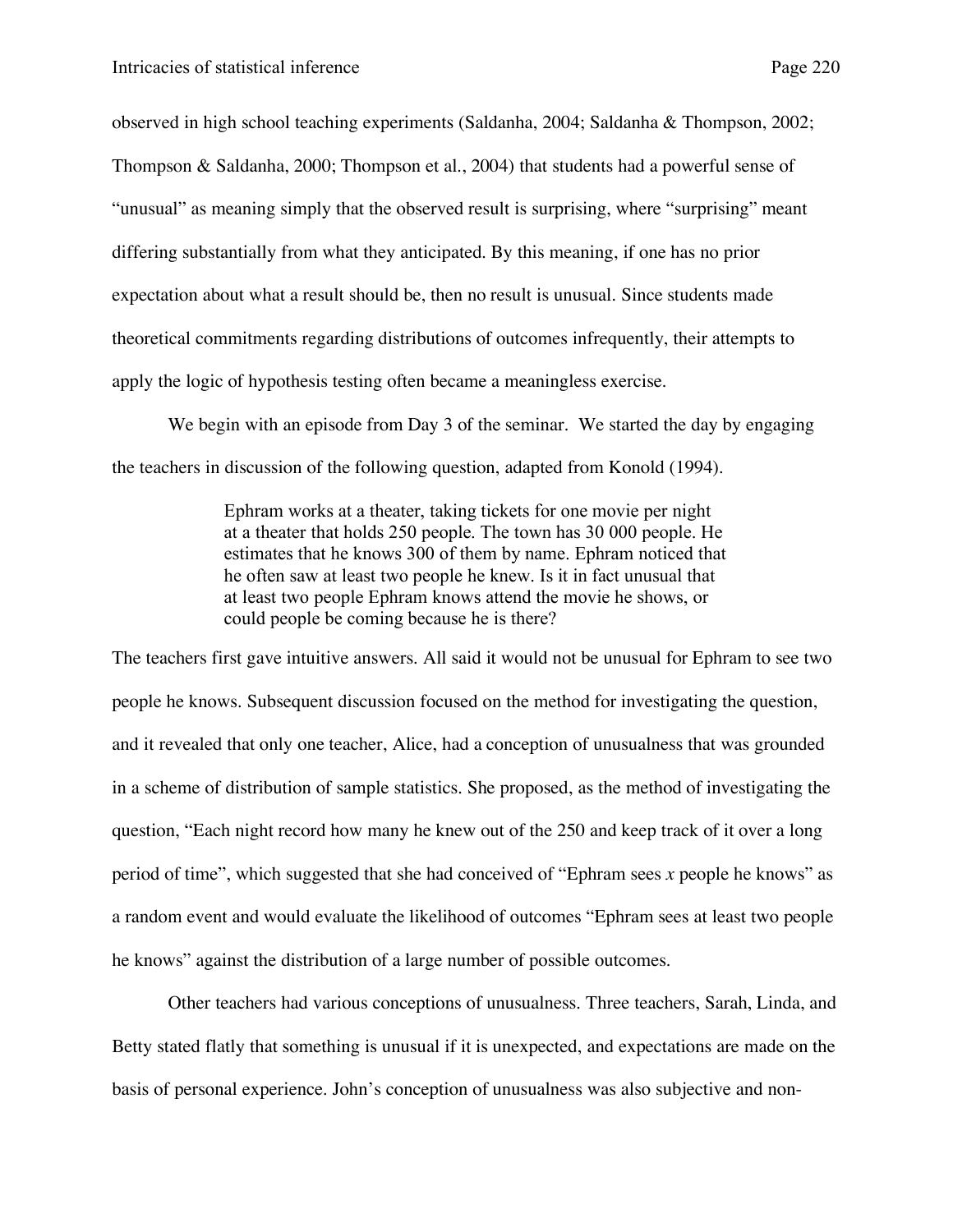stochastic. He justified his intuitive answer by reasoning that Ephram knows 300 people out of 30,000 people in his town, so for every 100 people, he knows 1 person. On any given night he should know 2.5 people out of 250 people who come to the theatre, given that this 250 people is a representative sample of 30,000 in his town. John employed what we call the *proportionality heuristic*: evaluating the likelihood of a sample statistic by comparing it against the population proportion or a statistic of a larger sample. He did not conceptualize a scheme of repeated sampling that would allow him to quantify unusualness. Henry's conception of unusualness was somewhat stochastic, albeit nonstandard. He defined unusualness as, "Something is unusual if I'm doing it less than 50% of the time." The ensuing discussion revealed that the teachers, with exception of Alice, had a subjective conception of unusualness, and this conception did not support their thinking in hypothesis testing.

The second major idea was the logic of hypothesis testing, which is similar to that of proof by contradiction. In proof by contradiction, we establish a statement given certain conditions by assuming its negation and then bringing that assumption into conflict with an implication of it or with an accepted fact. We then conclude that the statement is true under the given conditions because its negation is untenable. In hypothesis testing, we test the plausibility of  $H_1$  by assuming a rival, complementary hypothesis,  $H_0$ , and then examining the likelihood of obtaining results similar to what actually occurred given that  $H_0$  is true. A small chance of results like what actually occurred with  $H_0$  being true casts doubt on the plausibility of  $H_0$  and in turn suggests the viability of  $H<sub>1</sub>$ .

To understand the teachers' understanding of the logic of hypothesis testing, we engaged them in a discussion of the following task:

> Assume that sampling procedures are acceptable and that a sample is collected having 60% favoring Pepsi. Argue for or against this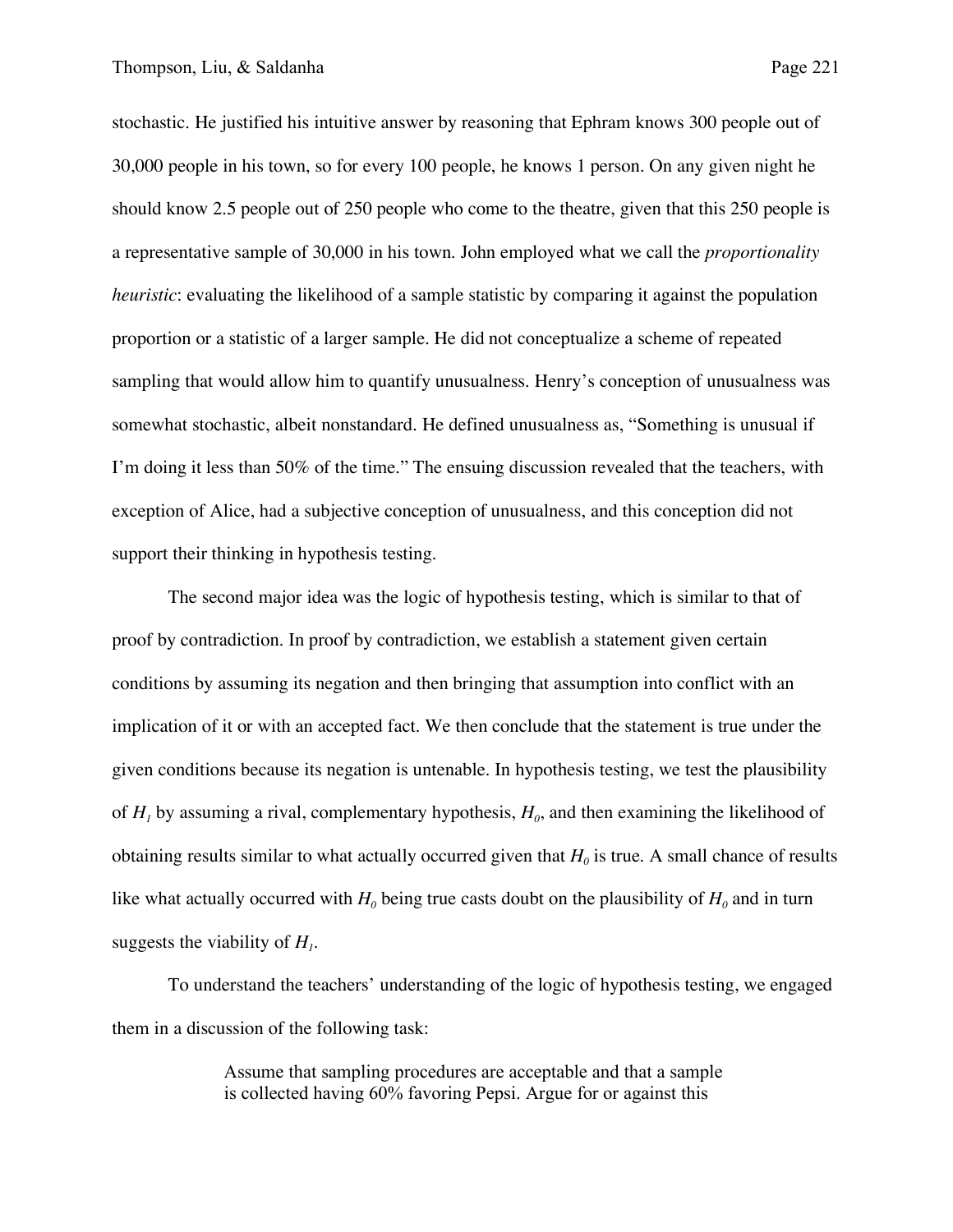conclusion: *This sample suggests that there are more people in the sampled population who prefer Pepsi than prefer Coca Cola*.

This question was accompanied by a list of 135 simulated samples of size 100 taken from a population that was split 50-50 in their preference for Coca Cola or Pepsi. Four of the 135 sample statistics exceeded 60%.

Three teachers, Lucy, John, and Henry, said that the statement *there were more people in the sampled population who prefer Pepsi than prefer Coca Cola* was false. They based their claim on the evidence that only 2.96% of the simulated samples had 60% or more favoring Pepsi. Their logic seemed to have been: If the population was indeed unevenly split, with more Pepsi drinkers than Coke drinkers, then you would expect to get samples like the one obtained (60% Pepsi drinkers) more frequently than 2.96% of the time. The rarity of such samples suggested that the population was *not* unevenly split. They seemed to understand the list as containing *actual* sample proportions. This puzzled us because in nearly the same breath they spoke both that there should be more samples above 60% if that was the actual break and of the simulation of drawing from a population split 50-50.

Terry, the seminar leader, pushed the teachers to explain the tension between 1) we actually got a sample of whom 60% preferred Pepsi, and 2) the sample's occurrence is rare under the assumption that the population is evenly split. Henry suggested that the sample was not randomly chosen. John suggested that the assumption of 50-50 split was not valid.

One teacher, Linda, insisted that the assumption should not be rejected on the basis of one sample. Her argument was that no matter how rare a sample is, it *can* occur, thus its occurrence cannot be used against any assumption.<sup>4</sup> Her opposition to rejecting the assumption of evenly-split population  $(H_0)$  rested on her commitment to the null hypothesis and her concern

 $\overline{a}$ 

<sup>4</sup> We called this the "OJ" argument.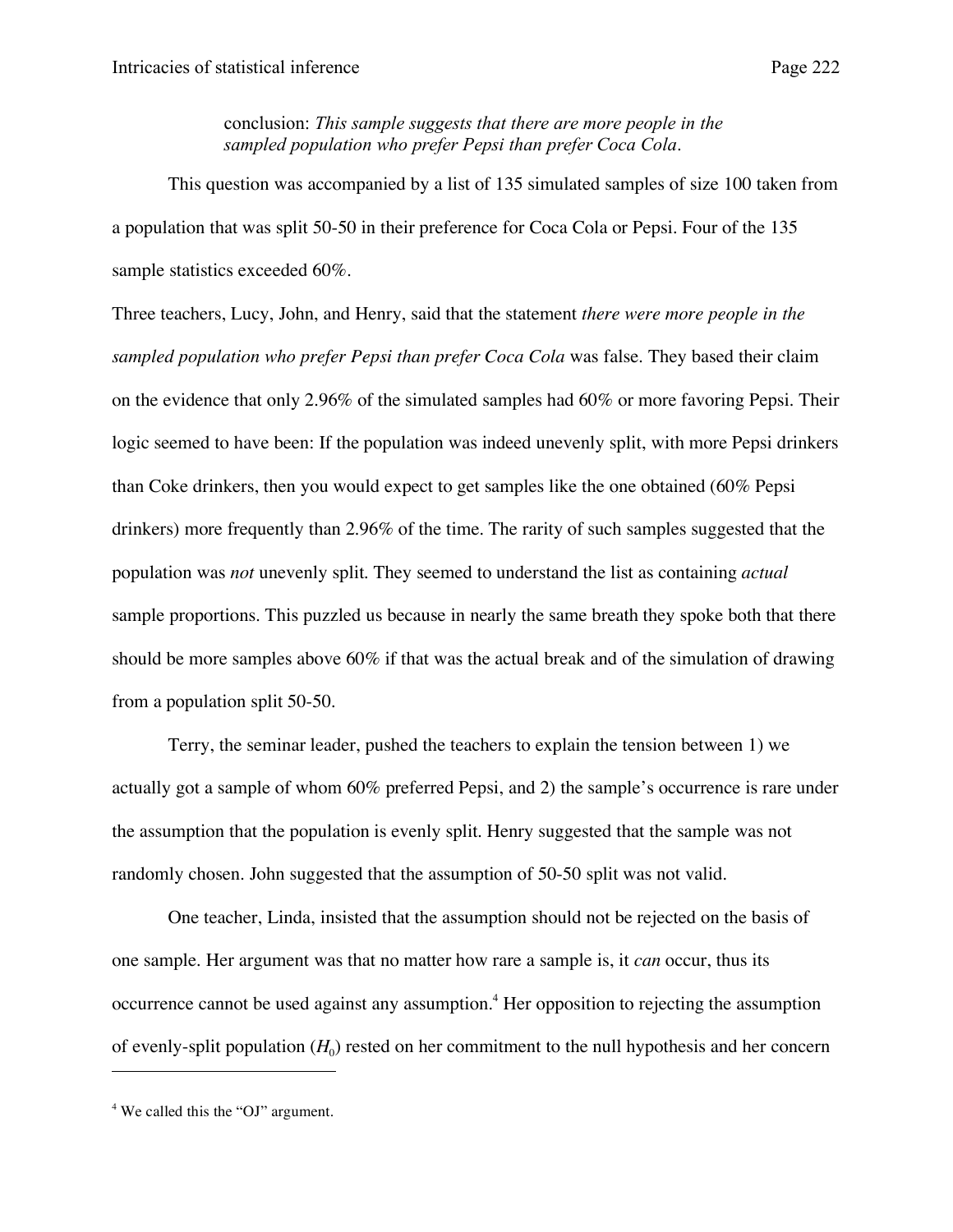there was overwhelming evidence against it, and she therefore opposed "rejecting the null on the basis of one sample." She instead proposed to take more samples to see whether  $H_0$  was right or wrong. Linda reasoned that, since any rare sample could, theoretically, occur, one sample cannot provide overwhelming evidence. Linda's concern for establishing the truth or falsity of a null hypothesis is inconsistent with the idea of a decision rule. A decision rule does not tell us whether the null hypothesis in any one context is right or wrong. Rather, it tells us that if we apply the decision rule consistently, then we can anticipate, over the long run, rejecting  $H_0$ inappropriately a small percent of the time.

In sum, the discussion and interviews from this seminar revealed a spectrum of choices that the teachers made when facing the question, "Do we reject a null hypothesis when a sample is unusual in light of it?" Figure 1 illustrates the structure of that spectrum.



Figure 1: Theoretical framework for teachers' logic of hypothesis testing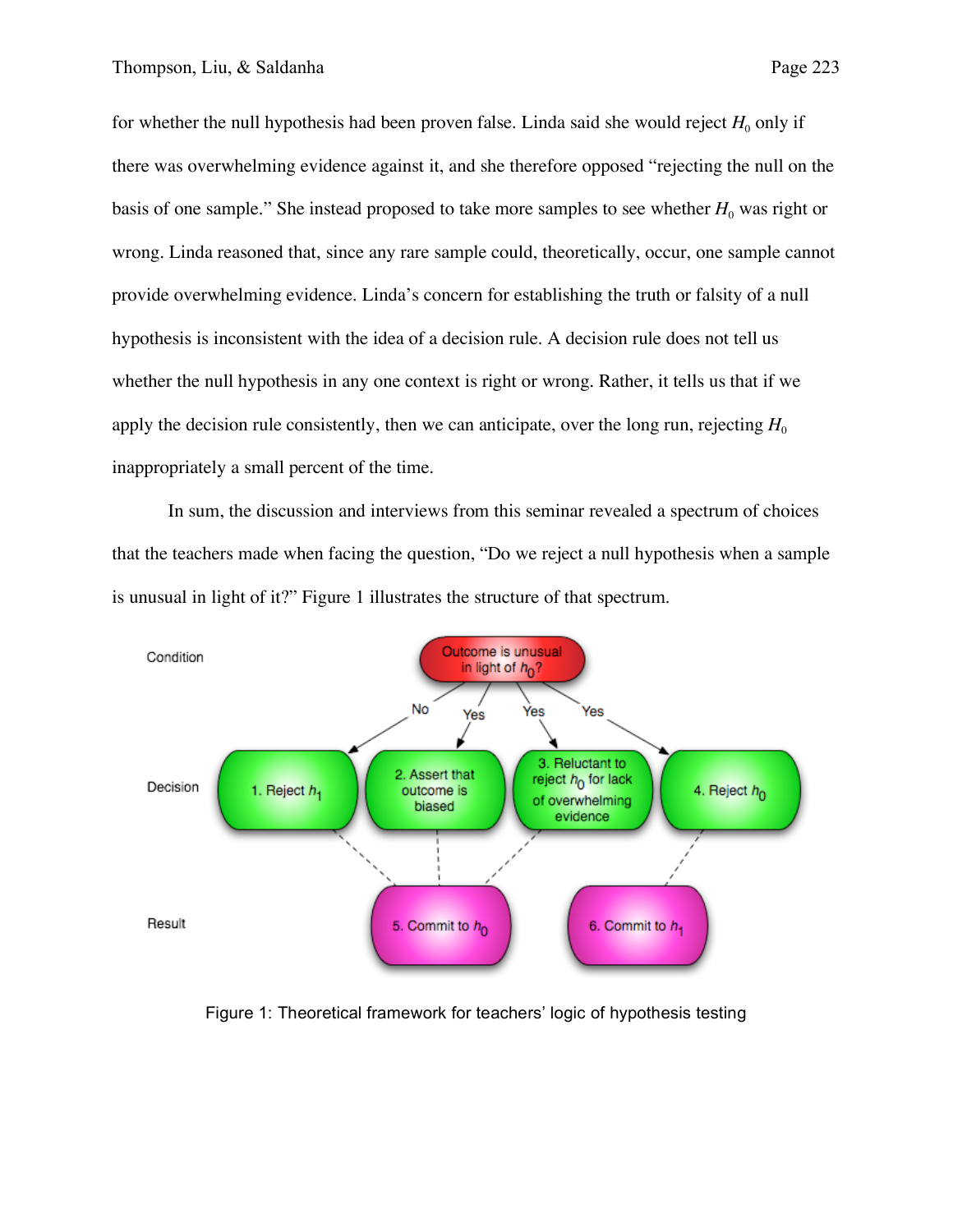This figure captures the varieties of choices the teachers made when a small *p-value* was found. Decisions 1-3 are likely to be made by people who are committed to the null hypothesis, meaning they must have evidence against it to abandon it, whereas people who are committed to the alternative hypothesis would reject the null on the basis of a small *p-value*. The results of the discussion suggested that most of the teachers exhibited a commitment to the null hypothesis (the initial assumption that the population was evenly split), whereas in standard hypothesis testing, one's commitment is to the alternative hypothesis. That is, it is the alternative hypothesis that one suspects is true, and the logic of hypothesis testing provides a conservative method for confirming it.

Toward the end of the discussion, Pat proposed a way of thinking about observed events that led Henry and John to eventually concur with him that the data suggested that the chance of getting samples of 60% or more was sufficiently rare so as to reject the assumption that the population was evenly split. In this discussion, Pat proposed an analogy between taking a sample and flipping a pen.

| 1. Pat | Suppose I tell you that while you were talking, I flipped my pen and it landed on its tip |
|--------|-------------------------------------------------------------------------------------------|
|        | and stayed there.                                                                         |

- 2. John I will say do that 1000 more times, and I'll bet you it won't happen once.
- 3. Pat Well. I'm not going to do that. But I'm asking you, do you believe it?
- 4. Linda Sure.
- 5. Betty Sure, there is a chance that could happen.
- 6. Pat Do you believe it?
- 7. Sarah Which tip?
	- (Terry &Alice Laugh.)
- 8. Pat The pointy tip.
- 9. Sarah No.
- 10. Henry Do I believe you? If I know nothing about you, I would not believe you. But if I have a personal relationship with you, and I know that you have a tendency to tell the truth, and I know that it could happen, it'd be rare but it could happen, I might have a tendency to believe you. But if you have a equal likelihood of lying to me, then I would say that I don't believe you.
- 11. Pat Why not?
- 12. Henry Because it's very rare, very very rare.
- 13. John It's a little different from this situation.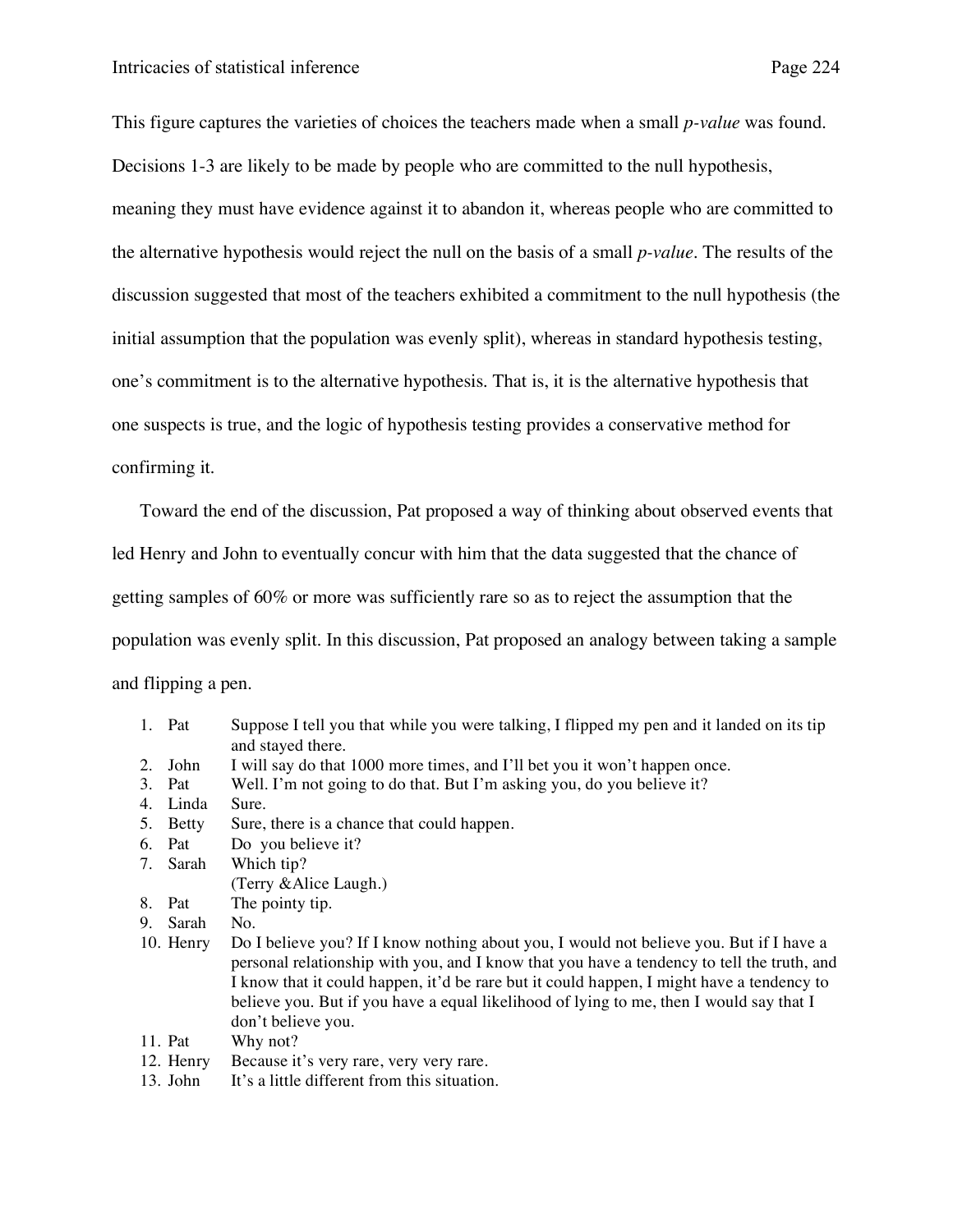- 14. Pat How can we talk about one instance? You are making an inference about what I do over the long run.
- 15. Henry It could happen.
- 16. Pat It could happen
- 17. John But the difference is this: if you tell me you flip a coin 10 times, all 10 times it came up with heads, I don't believe you. But if you tell me 6 times it came up with the heads, then I could believe you. Because getting 6 heads is a lot more likely than getting 10 heads.
- 18. Pat Now, the point is that there is an implied, you are using a tacit decision rule. You are discounting a claim using a tacit decision. That tacit decision rule has to do with how rare, how frequently would you expect this thing that I claim happening could happen. See, essentially, you are saying, I know that really could happen, but my decision is to say, I don't believe it. I imagine the relative frequency to be exceeding a certain threshold.
- 19. Pat: Now, suppose that you look at my pen, and it is landing on its tip, then what would you say?
- 20. Henry: I would have to investigate the pen, the wire. I still would doubt it.
- 21. Pat : Oh, no, you are looking at it.
- 22. Henry: I have to investigate, seeing is not validity.
- 23. John: We haven't been told, maybe some of the constraints of the experiment were left out.
- 24. Pat: All right. In other words, you assumed the way it worked. You are saying it couldn't have worked the way you assumed it would. Something is different.
- 25. Henry: Something is different. My assumption was wrong.
- 26. Pat: Yeah, so then what you are doing is that, saying that, "Gee, this happened. But I thought I know the way these things work. And if they in fact work the way I assume they do, this will be extremely rare, and if it does happen, then probably it doesn't work the way I assume it works." See there is reverse logic to it?
- 27. Henry : Right.
- 28. Pat: Do you all see now that what that entails is hypothesis testing?
- 29. John: Yeah.
- 30. Pat : So we're deciding whether or not to reject the null hypothesis<sup>5</sup>.
- 31. John : Right.

 $\overline{a}$ 

- 32. Henry: In which we would have.
- 33. Terry: I probably would. 2.9%, that's pretty unlikely.

In this rather extended exchange, Pat again highlighted the logic of hypothesis testing:

When a sample occurs, and the likelihood of the sample's occurrence is rare under a given

assumption, we conclude that either 1) the assumption is right, but the sample is not randomly

chosen, or 2) the sample is randomly chosen, so the given assumption is not warranted. Pat

expressed one variation of this logic: If 1) a sample occurred, 2) the likelihood of the sample's

<sup>5</sup> Please note that here Pat explicitly pointed out the equivalence of "the initial assumption" and "the null hypothesis".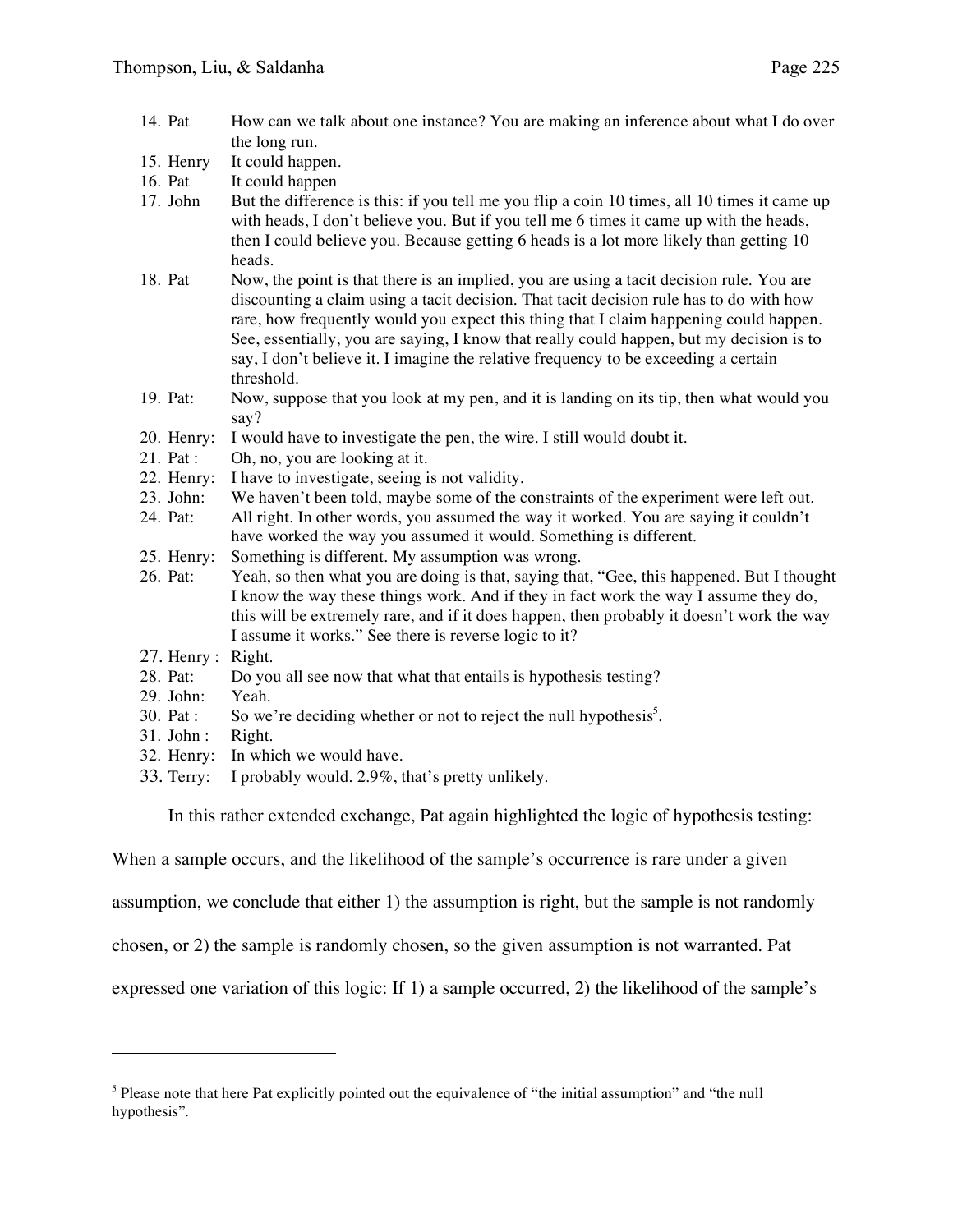occurrence is rare under a given assumption, and 3) the sample is randomly chosen, then we conclude that the given assumption is not valid. The discussion ended with John and Henry agreeing explicitly with the logic of hypothesis testing and the others at least suppressing any disagreement.

We asked this question in the first end-of-week interview to see the extent to which the teachers had internalized the logic of hypothesis testing.

> The Metro Tech Alumni Association surveyed 20 randomlyselected graduates of Metro Tech, asking them if they were satisfied with the education that Metro gave them. Only 60% of the graduates said they were very satisfied. However, the administration claims that over 80% of all graduates are very satisfied. Do you believe the administration? Can you test their claim?

This interview question presents a typical hypothesis testing scenario: There was a stated claim about a population parameter, namely that 80% of all graduates of Metro Tech were very satisfied with the education that Metro gave them. A random sample of 20 graduates found that only 60% of them said they were satisfied. The implied question was, "Are samples like or more extreme than 60% sufficiently rare, assuming the administration's claim, to reject that claim?"

All the teachers noticed the large difference between 60% and 80%, and they believed the small sample size was the reason for it. They had different opinions about whether they believed the administration's claim. Nicole and Betty said they did not believe it. Betty believed that there need to have more samples to back up the claim. Henry, Linda, Alice, and Sarah said they believed the claim. Henry, Linda, and Alice based their choice on their belief that despite the sample results being 60%, the population percent being 80% was still *possible*. Sarah, however, did not think that 80% was a claim about the population percent. Rather, she thought it was a sample result, and it was self-evident to her that two samples should produce different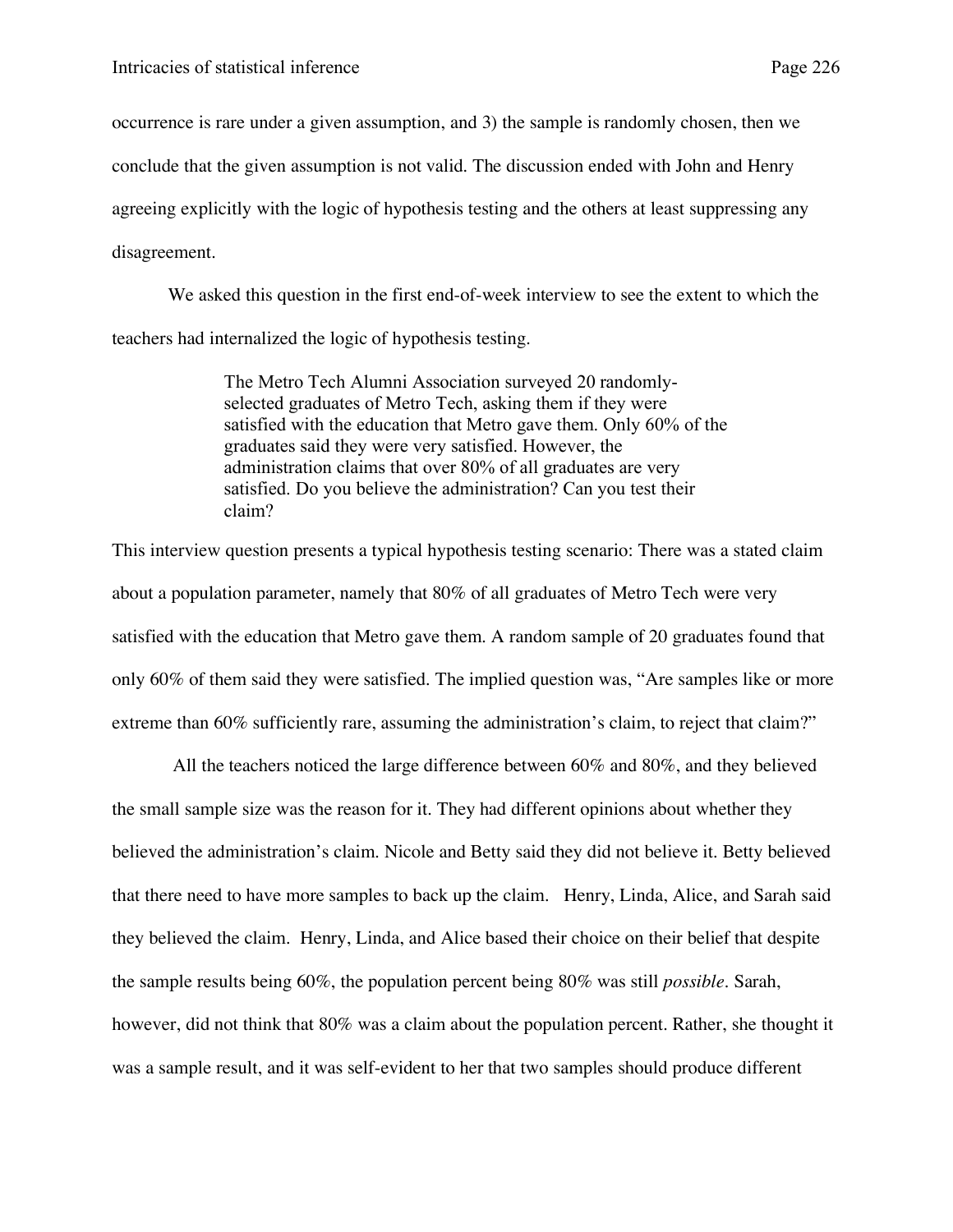results. John and Lucy were hesitant in making a decision, with Lucy leaning towards not believing the administration because the claimed figure was much bigger than the sample result. In short, we see strong evidence of teachers employing a non-distributional way of thinking about the scenario, and this opened each of them to using a logic of evidence rather than a logic of hypothesis testing.

When asked how they would test the administration's claim, only Henry proposed to use hypothesis testing. The methods other teachers proposed fall into the following categories:

- 1. Take many more samples of size 20 from the population of graduates (John, Nicole, Sarah, Alice)
- 2. Take a larger sample from the population of graduates (Alice)
- 3. Take one or a few more samples of size 20 from the population of graduates (Lucy, Betty)
- 4. Survey the entire population (Linda)

In sum, teachers' responses on this interview question suggested that they did not employ spontaneously the method of hypothesis testing for the situation. Instead, 7 of 8 teachers proposed methods of investigation that presumed that they would have access to the population, and none of these methods were well-defined policies that would allow one to make consistent judgment. This led to our conjecture that even though the teachers might have understood the logic of hypothesis testing at the end of the seminar, they did not understand its functionality. In other words, they did not know the types (or models) of questions that hypothesis testing was created for, and how hypothesis testing became a particularly useful tool for answering these types of questions.

Overall, the results revealed that the majority of teachers embraced conceptions of probability and logic of hypothesis testing that will support not using it in ways that its inventors intended. Only one teacher conceptualized unusualness within a scheme of repeated sampling, and thus the others did not incorporate the idea of a distribution of sample statistics in their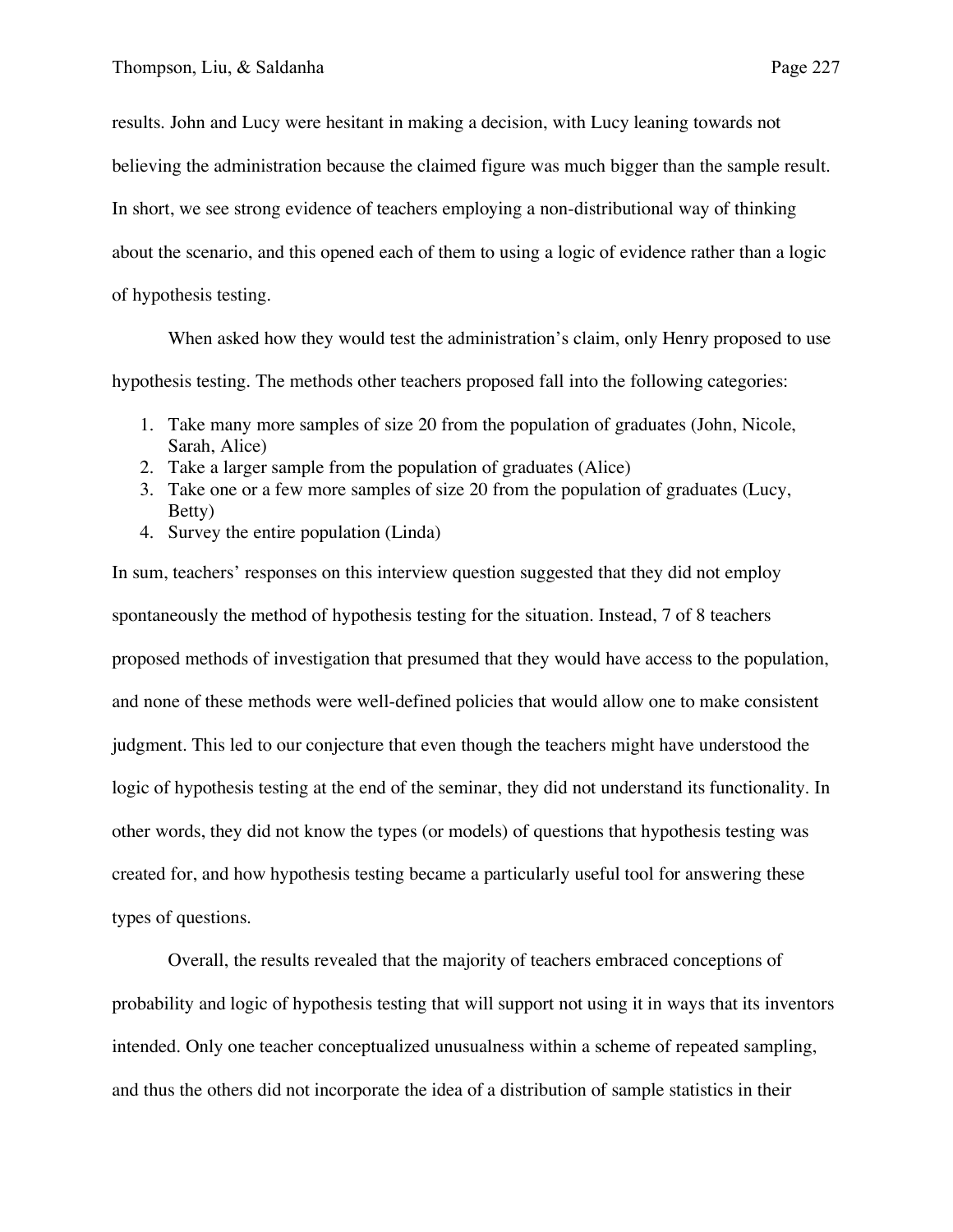thinking of statistical inference. Most of the teachers did not understand the logic of hypothesis testing, or if they understood it they thought it was irrelevant to settle competing claims about a population parameter. This was revealed in the non-conventional decisions they made when a collected sample fell into the category of "unusual" in light of an assumption. These decisions revealed their commitment to a logic of evidence, as distinct from a logic of hypothesis testing, in examining the viability of the null hypothesis. Beyond the complexity of hypothesis testing as a concept, we conjecture that part of teachers' difficulties was due to their commitment to evidence-based, as in legal, argumentation with regard to accepting or rejecting a claim. Thus, even when they came to understand the logic of hypothesis testing, that logic itself was not relevant to making decisions about viability of claims. This conjecture was supported by the interview data where only one teacher proposed hypothesis testing as the method of investigation.

#### **Conclusions and Implications**

The results of our intervention revealed that teachers' difficulty in understanding and employing statistical inference came in part from their compartmentalized knowledge of probability and of statistical inference. That is, their conceptions of probability (or unusualness) were not grounded in the conception of distribution, and thus did not support thinking about distributions of sample statistics and the probabilities (i.e., proportions of values) that a statistic is in a particular range. The implication of this result is that instructions on probability and on statistical inference must be designed with the principal purpose that it helps one understand probability statistically and to understand statistics probabilistically. This purpose might be achieved by designing instruction so that teachers develop the capacity and orientation to think in terms of *distributions of sample statistics*, which hopefully would have the salutary effect of supporting a stochastic,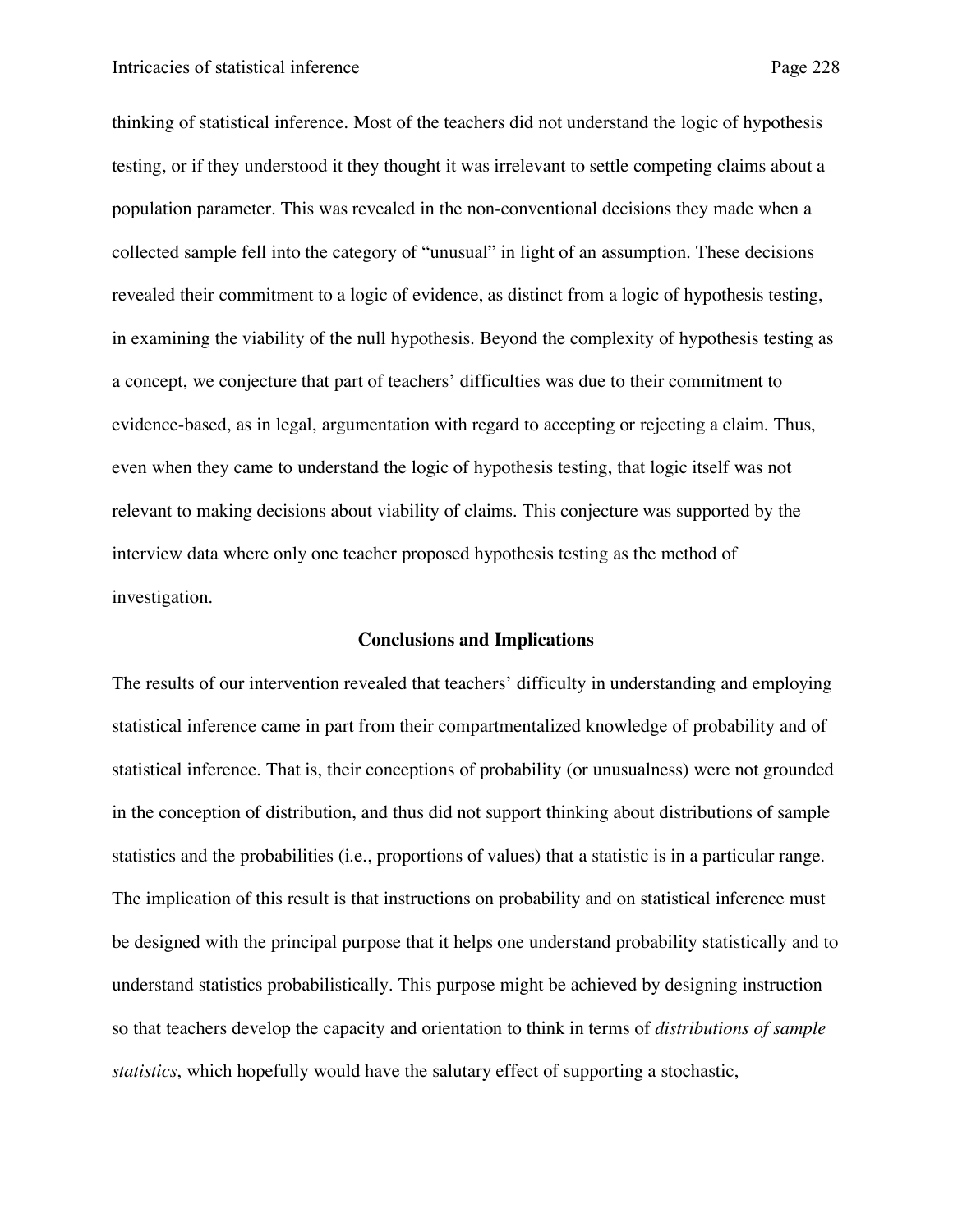distributional conception of probability, and lead to their inclusion of distributions of sample statistics in their understanding of statistical inference. We suspect that teachers who value distributional reasoning in probability and who imagine a statistic as having a distribution of values will be better positioned to help students reason probabilistically about statistical claims.

We also learned that part of the teachers' difficulties in understanding hypothesis testing was a result of their logic of argumentation, namely the belief that rejecting a null hypothesis means to prove it is wrong. The implication of this result is that understanding hypothesis testing entails a substantial departure from teachers' prior experience and their established beliefs in regard to reasoning about data. To confront these hidden beliefs, we could, for example, design activities according to the framework in Figure 1 to have teachers consider the implications of each choice they might make in regard to claims and evidence. In having teachers reflect on the tacit beliefs behind non-conventional choices, we might help them come to internalize the logic of hypothesis testing so that it becomes, for them, a natural way of thinking.

Finally, we note that while these teachers' difficulties with hypothesis testing resembled those had by high school students, they differed in important respects. Both groups held logics of argumentation that resembled a legal argument, but students had greater difficulty forming an image of "take a sample" as a stochastic process. The teachers understood a table of sample outcomes (one that we had also used with students) as portraying a distribution more readily than did students, yet the two groups applied similar types of reasoning when judging the viability of claims about the population. This suggests to us that the problem of helping teachers help students understand statistical inference is doubly difficult. Not only must teachers understand students' difficulties and ways they might overcome them, they must adjust their own understandings to support a logic of argumentation that is alien to them.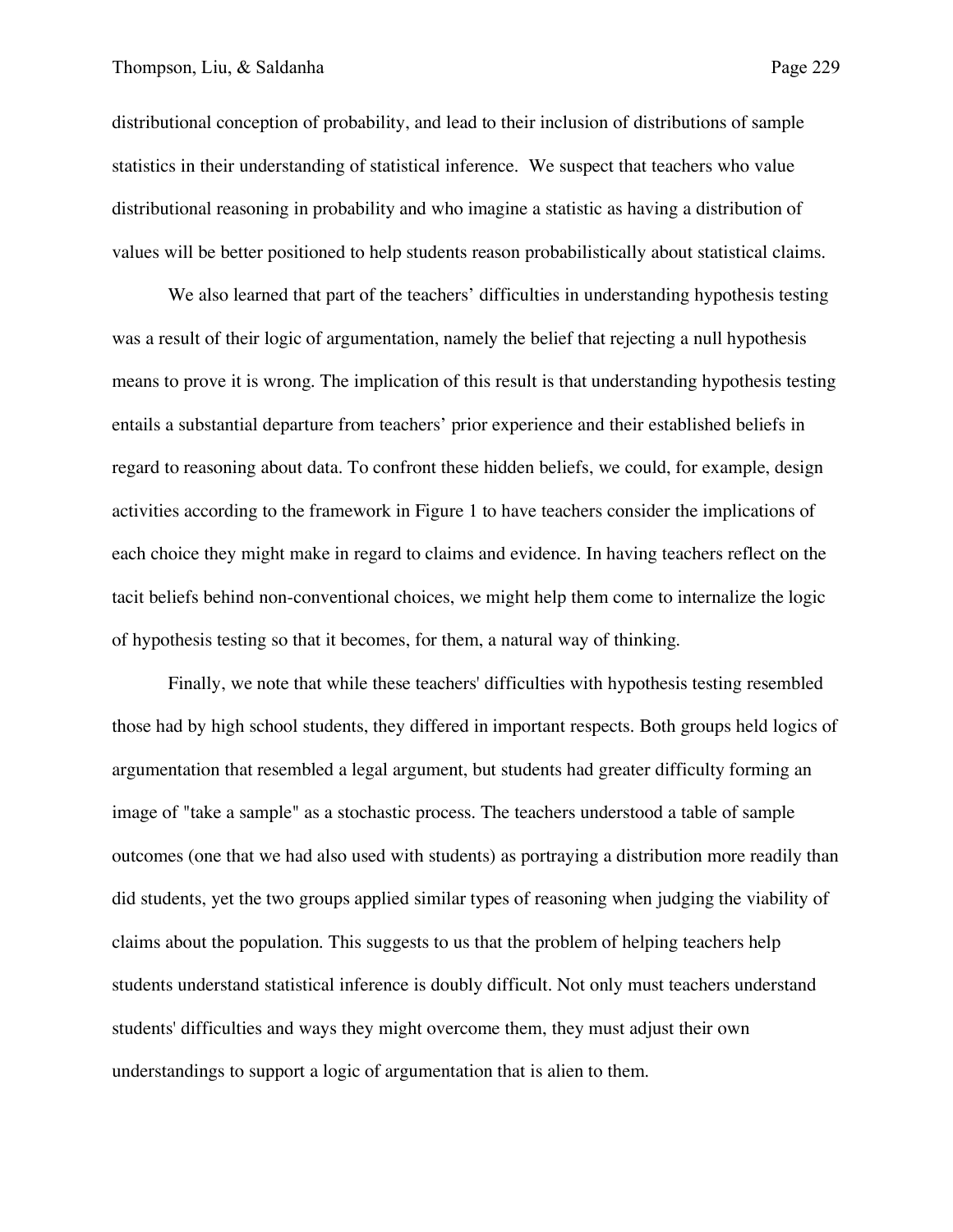#### **References**

- Batanero, C., & Serrano, L. (1999, November). The meaning of randomness for secondary school students. *Journal for Research in Mathematics Education, 30*(5), 558-567.
- Chance, B. L., delMas, R. C., & Garfield, J. (in press). Reasoning about sampling distributions. In D. Ben-Zvi & J. Garfield (Eds.), *The challenge of developing statistical literacy, reasoning, and thinking*. Dordrecth, The Netherlands: Kluwer.
- delMas, R. C., Garfield, J., & Chance, B. L. (1999, April). *Exploring the role of computer simulations in developing understanding of sampling distributions*. Paper presented at the Annual Meeting of the American Educational Research Association. Montreal, Canada.
- delMas, R. C., Garfield, J., & Chance, B. L. (2004, April). *Using assessment to study the development of students' reasoning about sampling distributions*. Paper presented at the Annual Meeting of the American Educational Research Association. San Diego, CA.
- Earley, M. A. (2001). *Investigating the developmentt of knowledge structures in introductory statistics.* Unpublished doctoral dissertation, University of Toledo, Toledo, OH.
- Earley, M. A. (2004). Overcoming the complexity of the sampling distribution concept in introductory statistics courses. San Diego, CA: Annual Meeting of the American Educational Research Association.
- Falk, R., & Konold, C. C. (1994, Winter). Random means hard to digest. *Focus on Learning Problems in Mathematics, 16*(1), 2-12.
- Falk, R., & Konold, C. C. (1997). Making sense of randomness: Implicit encoding as a basis for judgment. *Psychological Review, 104*, 301-318.
- Glasersfeld, E. v. (1972). Semantic analysis of verbs in terms of conceptual situations. *Linguistics, 94*, 90–107.
- Glasersfeld, E. v. (1995). *Radical constructivism: A way of knowing and learning*. London: Falmer Press.
- Horvath, J. K., & Lehrer, R. (1998). A model-based perspective on the development of children's undertstanding of chance and uncertainty. In S. P. Lojoie (Ed.), *Reflections on statistics: Learning, teaching, and assessment in grades K-12* (pp. 121-148). Mahwah, NJ: Erlbaum.
- Konold, C. C. (1994). *Datascope user manual*. Palo Alto, CA: Intellimation.
- Konold, C. C., & Pollatsek, A. (2002). Data Analysis as the search for signals in noisy processes. *Journal for Research in Mathematics Education, 33*(4), 259-289.
- Metz, K. E. (1998). Emergent understanding and attribution of randomness: Comparitive analysis of the reaoning of primary grade children and undergraduates. *Cognition and Instruction, 16*(3), 285-365.
- Rubin, A., Bruce, B., & Tenney, Y. (1991). Learning about sampling: Trouble at the core of statistics*.* In D. Vere-Jones (Ed.), *Proceedings of the Third International Conference on Teaching Statistics*, (Vol 1, pp. 314-319). Dunedin, New Zealand: ISI Publications in Statistical Education.
- Saldanha, L. A. (2004). *"Is this sample unusual?": An investigation of students exploring connections between sampling distributions and statistical inference.* Unpublished doctoral dissertation, Vanderbilt University, Nasvhille, TN.
- Saldanha, L. A., & Thompson, P. W. (2002). Conceptions of sample and their relationship to statistical inference. *Educational Studies in Mathematics, 51*(3), 257-270. Download from http://pat-thompson.net/PDFversions/2003ConceptsOfSample.pdf.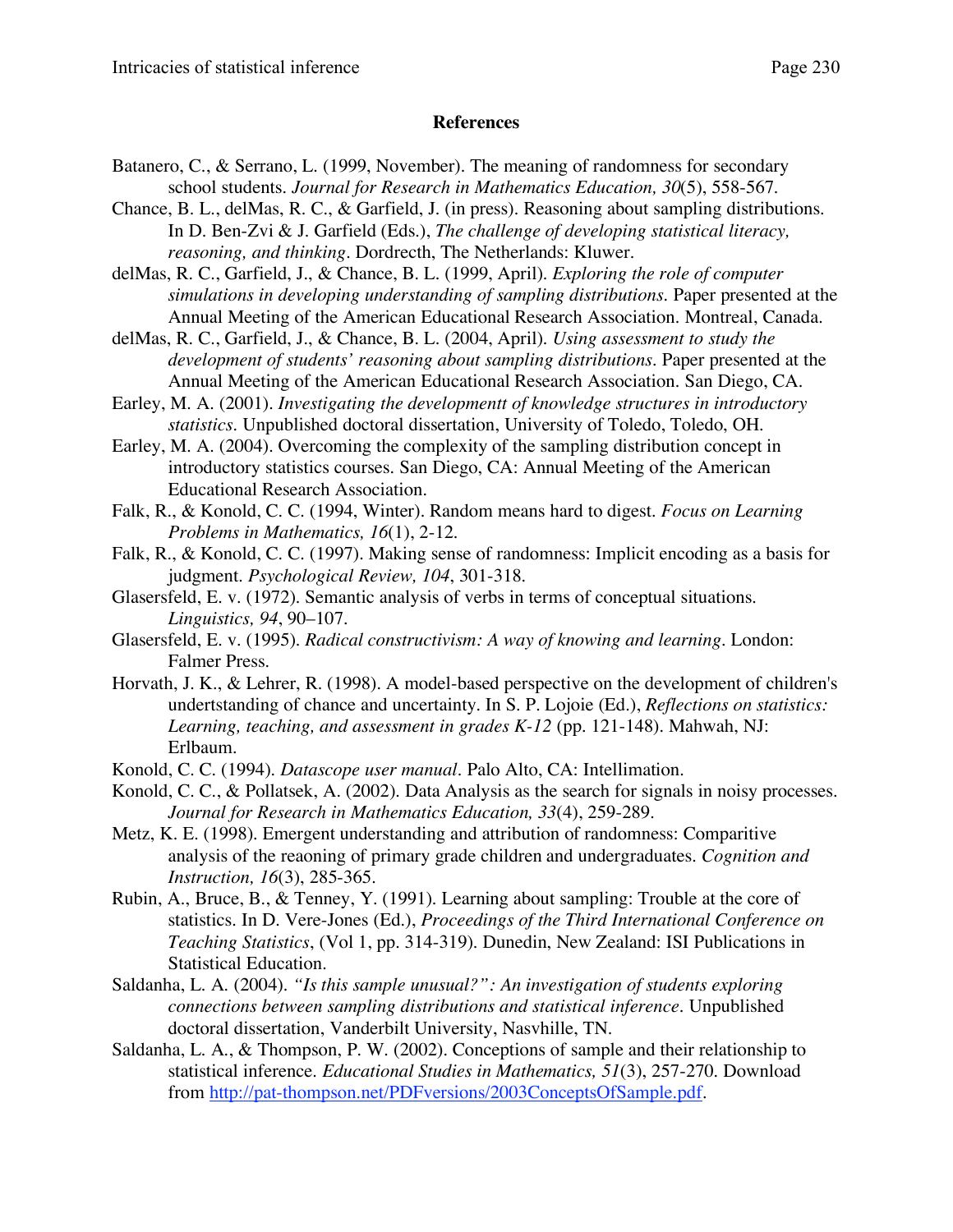- Schwartz, D. L., Goldman, S. R., Vye, N. J., & Barron, B. J. (1998). Aligning everyday and mathematical reasoning: The case of sampling assumptions. In S. P. Lojoie (Ed.), *Reflections on statistics: Learning, teaching, and assessment in grades K-12* (pp. 233- 274). Mahwah, NJ: Erlbaum.
- Steffe, L. P. (1991). The constructivist teaching experiment: Illustrations and implications. In E. v. Glasersfeld (Ed.), *Radical constructivism in mathematics education*. The Netherlands: Kluwer.
- Steffe, L. P. (1996). Radical constructivism: A way of knowing and learning [Review of the same title, by Ernst von Glasersfeld]. *Zentralblatt für Didaktik der Mathematik [International reviews on Mathematical Education], 96*(6), 202-204.
- Steffe, L. P., & Thompson, P. W. (2000). Teaching experiment methodology: Underlying principles and essential elements. In R. Lesh & A. E. Kelly (Eds.), *Research design in mathematics and science education* (pp. 267-307). Mahwah, NJ: Erlbaum. Download from http://pat-thompson.net/PDFversions/2000TchExp.pdf.
- Thompson, P. W. (2000). Radical constructivism: Reflections and directions. In L. P. Steffe & P. W. Thompson (Eds.), *Radical constructivism in action: Building on the pioneering work of Ernst von Glasersfeld* (pp. 412-448). London: Falmer Press. Download from http://patthompson.net/PDFversions/2000Constructivism-Ref's&Dir's.pdf.
- Thompson, P. W., & Saldanha, L. A. (2000). Conceptual issues in understanding sampling distributions and margins of error*.* In M. Fernandez (Ed.), *Proceedings of the Proceedings of the Twenty-second Annual Meeting of the Internationalal Group for the Psychology of Mathematics Education*, (Vol 1, pp. 332-337). Tucson, AZ: PME-NA. Download from http://pat-thompson.net/PDFversions/2000SampDists.pdf.
- Thompson, P. W., Saldanha, L. A., & Liu, Y. (2004). Why statistical inference is hard to understand. San Diego, CA: Annual Meeting of the American Educational Research Association.
- Velleman, P. F. (1997). *Data Desk Statistics Guide*. Ithaca, NY: Data Description, Inc.
- Watson, J. M. (2001). Longitudinal development of inferential reasoning by school students. *Educational Studies in Mathematics, 47*(3), 337-372.
- Watson, J. M. (2002). Inferential reasoning and the influence of cognitive conflict. *Educational Studies in Mathematics, 51*(3), 225-256.
- Watson, J. M., & Moritz, J. B. (2000). Developing concepts of sampling. *Journal for Research in Mathematics Education, 31*(1), 44-70.
- Well, A. D., Pollatsek, A., & Boyce, S. J. (1990). Understanding the effects of sample size on the variability of the mean. *Journal of Organizational Behavior and Human Decision Processes, 47*, 289-312.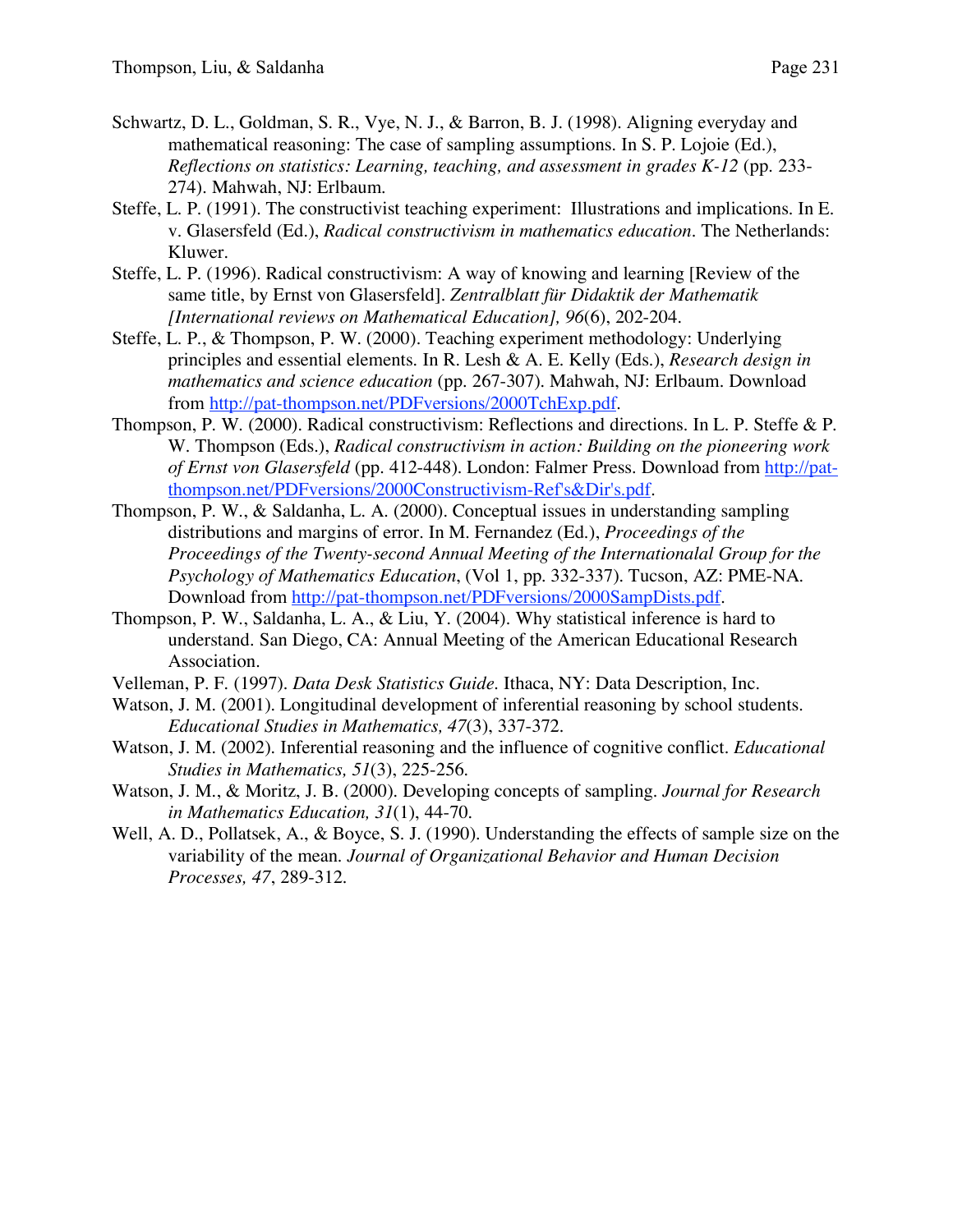# **Appendix I**

### Pre-seminar interview

# **Prelude**

I am going to ask you some questions that are based on the reading we asked you to do. Please do not think that we expect you to be able to respond immediately with answers to them or to have mastered the ideas they address. Rather, we need to have a sense of what you understand about these ideas ahead of the workshop so that we can determine how your thinking and understandings were influenced by participating in it.

So, please answer these questions to the best of your ability, but also be assured that we are not judging your answers.

### **General questions**

(Teaches were given an excerpt from Moore's *Basic Practice of Statistics* on samples, sample means, and variability of the sample mean.)

- 1. What was this excerpt about?
- 2. What are your impressions of it?
- 3. What, in your opinion, are the important ideas in it?
- 4. What in this excerpt would you anticipate that students might have trouble with?
- 5. Are there any parts of the excerpt that, in your opinion, are problematic?

### **Particular questions**

6. On page 292 in Example 4.23 the author says,

"Buying several securities rather than just one reduces the variability of the return on investment.

What is varying that its variability is reduced?

What does "reduces the variability" mean?

- 7. Please interpret the histogram on page 292. What is it showing?
- 8. On page 295, Example 4.24, the author says,

The fact that averages of several observations are less variable …

- a. What might this mean?
- b. The author also says,

It is common practice to repeat a careful measurement several times and report the average of the results.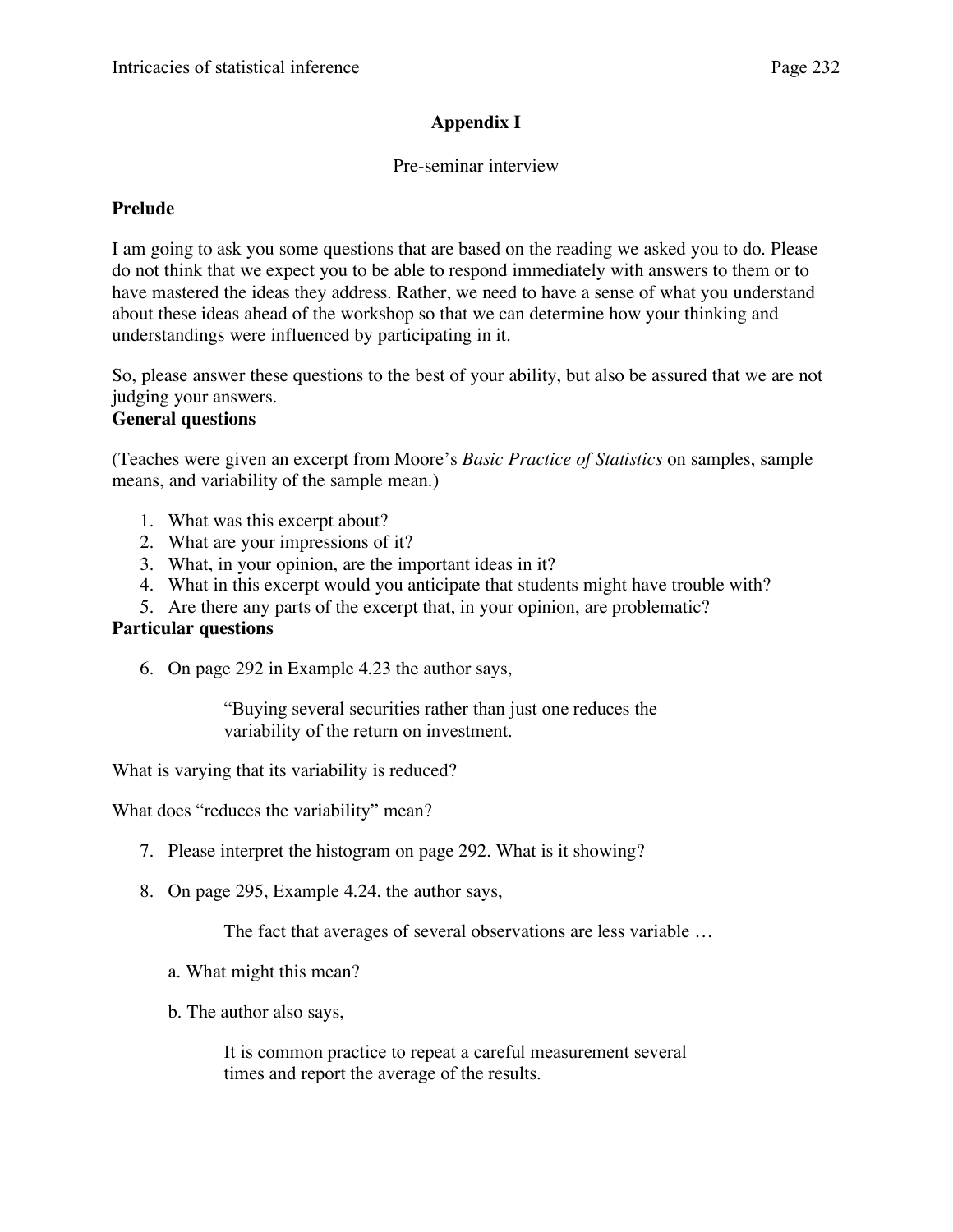9. On page 294, the author says,

"The sampling distribution of  $X$  is the distribution of the values of *X* in all possible samples of the same size from the population.

Could you please explain what this is talking about?

10. Problem 4.81 on page 301 makes these statements:

- a. The distribution of annual returns on common stocks is roughly symmetric, but extreme observations are more frequent than in a normal distribution
- b. Because the distribution Is not strongly nonnormal, the mean return over even a moderate number of years is close to normal.
- c. In the long run, annual real returns on common stocks have varied with mean about 9% and standard deviation about 28%
- d. Andrew plans to retire in 45 years and is considering investing in stocks
- e. What is the probability (assuming that the past pattern of variation continues) that the mean annual return on common stocks over the next 45 years will exceed 15%?

Please interpret these statements.

# 11. Here is the author's statement of the **Law of Large Numbers**:

Draw observations at random from any population with finite mean  $\mu$ . As the number of observations drawn increases, the mean *X* of the observed values gets closer and closer to  $\mu$ .

- a. Please explain what this statement says.
- b. Assume we are sampling from the females in Nashville, TN and that we calculate a sample's mean height.
- Yan collected a random sample of 50 females and calculated their mean height.
- Luis collected a random sample of 100 females and calculated their mean height.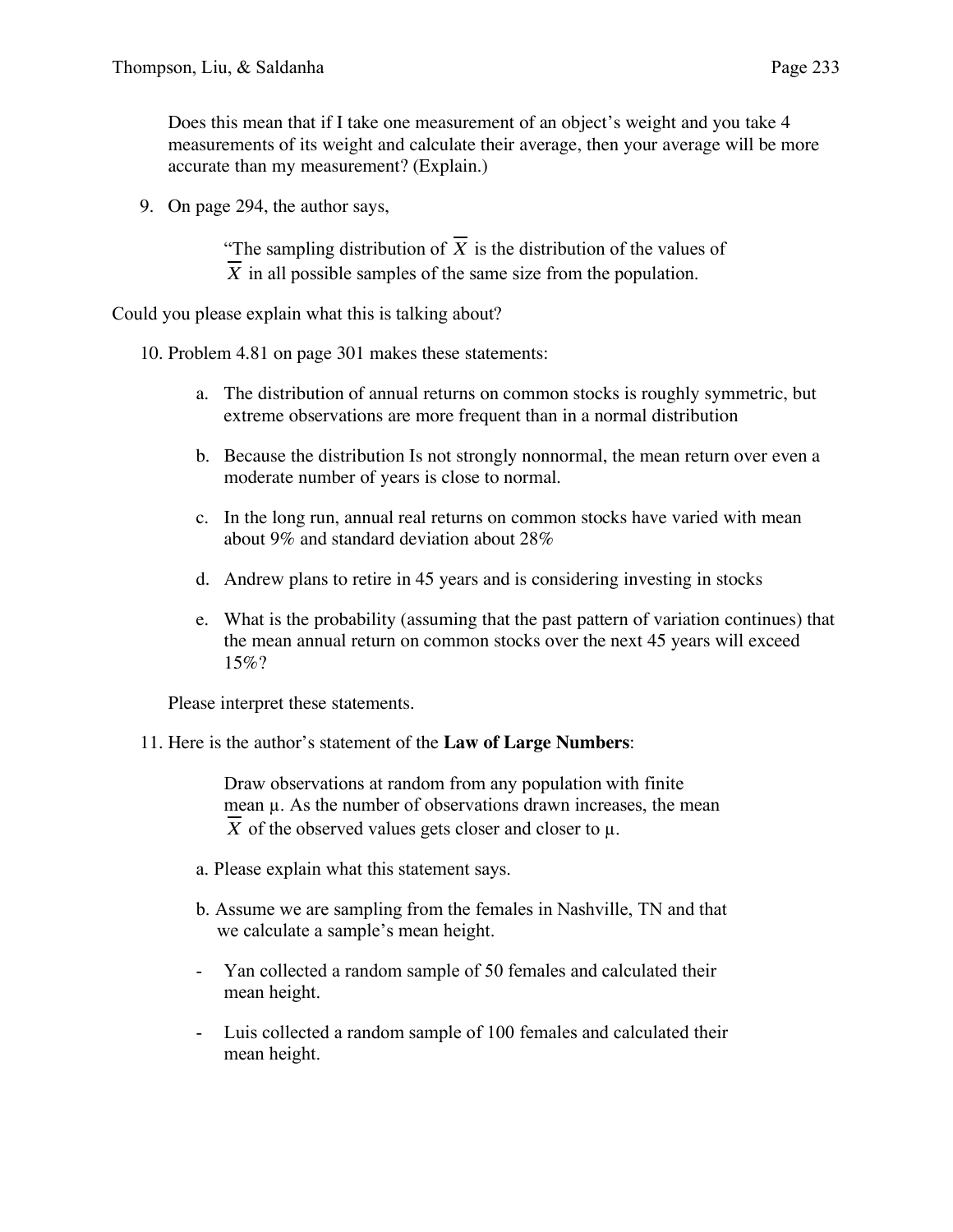- Whose mean height is closer to the population mean (i.e., the mean height of all girls in the population)?
- c. *If answer to (b) is "Luis"*: Suppose Luis' sample contains 52 females. Would you say the same thing?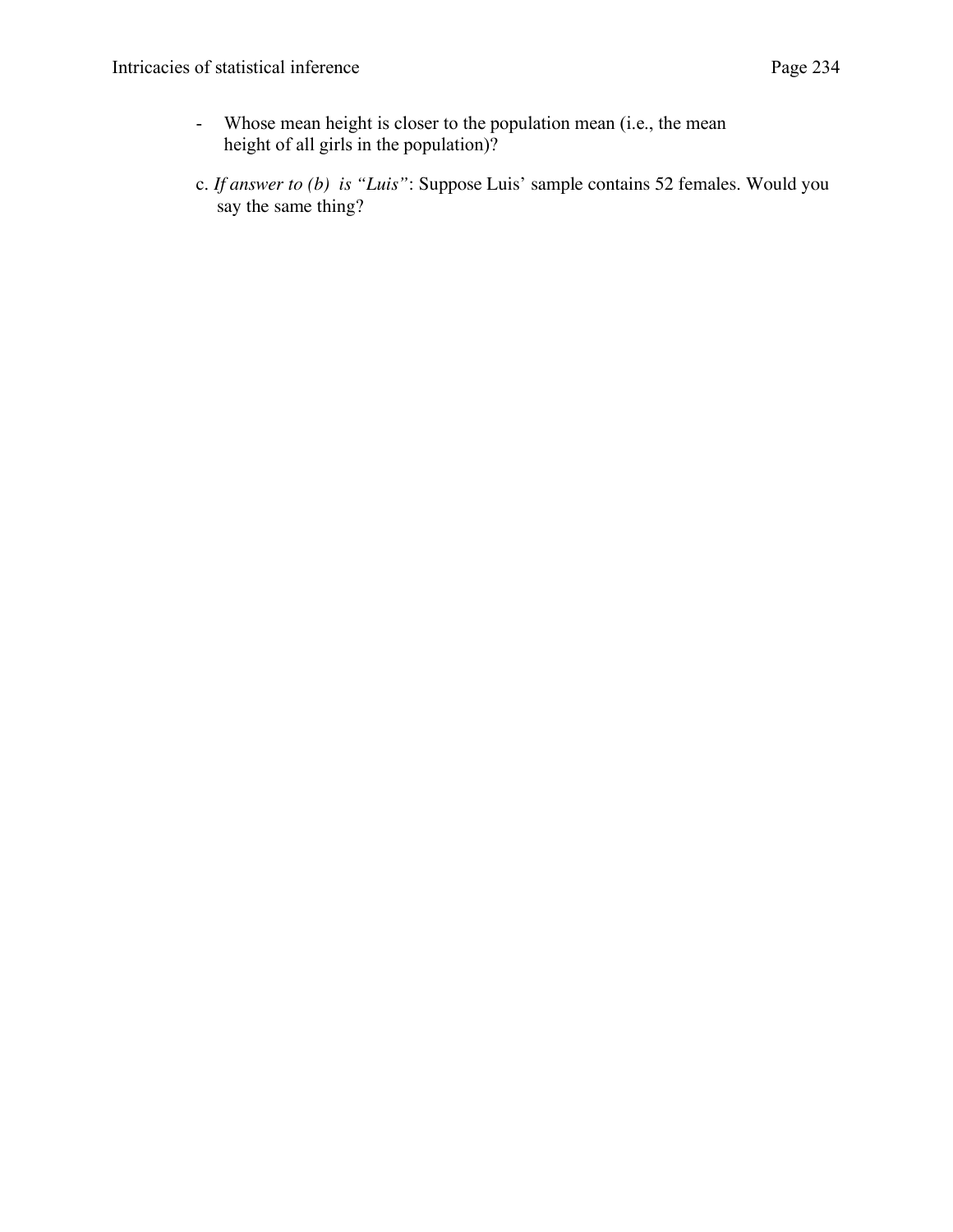# **Appendix II**

### Mid-seminar Interview

#### **Question 1.**

The Metro Tech Alumni Association surveyed 20 randomly-selected graduates of Metro Tech, asking them to if they were satisfied with the education that Metro gave them. Only 61% of the graduates said they were very satisfied. However, the administration claims that over 80% of all graduates are very satisfied

Do you believe the administration? Can you test their claim?

#### **Question 2.**

A Harris poll of 535 people, held prior to Timothy McVeigh's execution, reported that 73% of U.S. citizens supported the death penalty. Harris reported that this poll had a margin of error of ±5%.

Please interpret "±5%. How might they have determined this? How could they test their claim of " $\pm$  5%"?

### **Question 3**

Here is a partial data display of information gathered by the US News and World Report in 1997 on the country's top colleges. **TopColleges** 

|                | College               |     | Reputati   AcceptR   Retention |      | GradRate | <b>BrandVal</b> | ClassesUnder20 | <b>ClassesOve</b> |
|----------------|-----------------------|-----|--------------------------------|------|----------|-----------------|----------------|-------------------|
| $\overline{2}$ | Allegheny U. (PA)     | 2.6 | 0.57                           | 0.84 |          | 41              | 0.36           | 0.13              |
| 3              | American U. (DC)      | 2.9 | 0.79                           | 0.85 | 0.7      | 43              | 0.42           | 0.03              |
| $\overline{4}$ | Andrews U. (MI)       | 1.8 | 0.65                           | 0.66 | 0.47     | 39              | 0.68           | 0.04              |
| 5              | Arizona State U.      | 3.3 | 0.79                           | 0.71 | 0.48     | 19              | 0.28           | 0.18              |
| 6              | Auburn U. (AL)        | 3.1 | 0.86                           | 0.8  | 0.65     | 67              | 0.4            | 0.08              |
| $\overline{7}$ | Ball State U. (IN)    | 2.5 | 0.92                           | 0.7  | 0.54     | 32              | 0.35           | 0.09              |
| 8              | Baylor U. (TX)        | 3.3 |                                | 0.83 | 0.7      | 149             | 0.42           | 0.11              |
| 9              | Biola U. (CA)         | 1.8 | 0.88                           | 0.77 | 0.55     | 252             |                |                   |
| 10             | <b>Boston College</b> | 3.5 | 0.39                           | 0.94 | 0.85     | 377             | 0.41           | 0.09              |
| 11             | Boston U.1            | 3.4 | 0.55                           | 0.84 | 0.7      | 125             |                |                   |
| 12             | Bowling Green State U | 2.6 | 0.86                           | 0.76 | 0.6      | 26              | 0.49           | 0.05              |
| 13             | Brandeis U. (MA)      | 3.7 | 0.54                           | 0.9  | 0.82     | 356             | 0.62           | 0.1               |